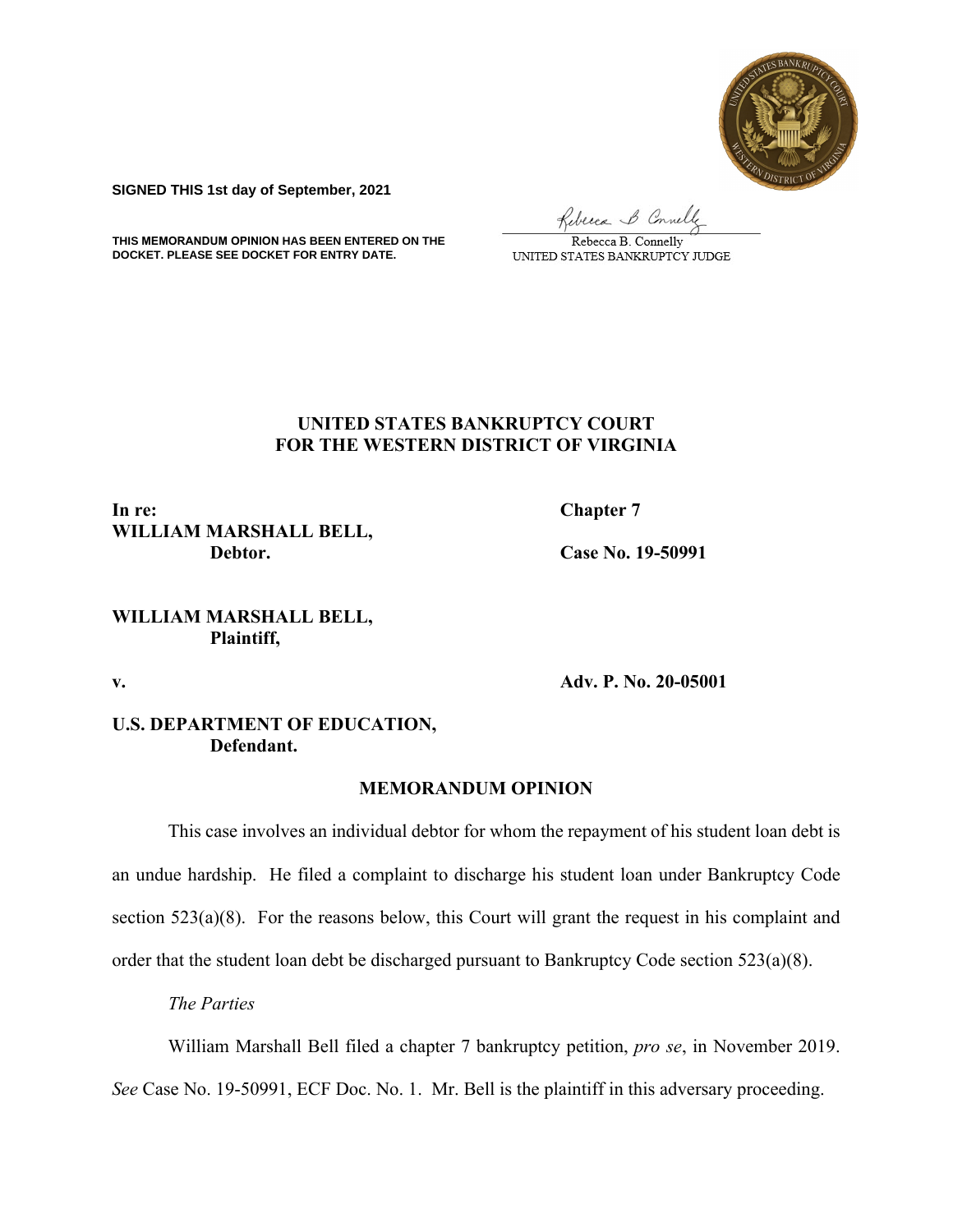Mr. Bell owes student loans to the United States Department of Education ("DOE"). The DOE is the defendant in this adversary proceeding.

Mr. Bell is requesting a discharge of his student loans. The DOE opposes his request.

*The Loans* 

 In the years before he filed bankruptcy, Mr. Bell enrolled in Strayer University: a for-profit university offering bachelor's and master's degrees, primarily by online learning. Mr. Bell incurred student loans to pay the tuition for the online school. Ultimately, he incurred multiple student loans in the years 2011, 2012, 2013, and 2014. *See* Joint Stip. of Facts ¶ 1, ECF Doc. No. 27. According to the parties' stipulation of facts, Mr. Bell was originally issued ten loans. Two of the loans have been paid in full. The final loan appears to never have been disbursed or was cancelled. *Id.* ¶ 12 n.1.

 Seven of the student loans are outstanding. *Id.* ¶ 1. They are Direct Stafford Loans. *Id.* The loans were provided in the years 2011–2014. *Id.* The repayment period on the loans was originally ten years. $<sup>1</sup>$ </sup>

 The interest rates on these outstanding student loans range from 5.41% to 6.80%. *See id.* Daily interest accrues at \$14.70 per day.<sup>2</sup> See id. 1 3. As of December 2020, the total loan balance had grown to  $$109,983.88$ <sup>3</sup> of which  $$24,710.41$  is current interest and  $$10,892.47$  is capitalized

<sup>1</sup> The repayment periods for the loans at issue began in September of 2015. *See* Ex. A. to Joint Stip. of Facts, ECF Doc. No. 27-1. Thus, Mr. Bell would have had approximately four years remaining under the original repayment period.

<sup>2</sup> Due to a combination of legislation and administrative action in response to the COVID-19 pandemic, interest on the loans ceased accruing on March 13, 2020, and at this time is not set to continue accruing until, at the earliest, January 31, 2022.

<sup>3</sup> Paragraph one of the joint stipulation provides a summary chart of Mr. Bell's Direct Stafford loans. The grand total of the current amount due, adding current interest to current principal as stated in the chart, equals \$108,983.88. However, it appears that a mathematical or typographical error occurred for the second loan on the chart. For the second loan listed on the chart, the sum of the capitalized interest amount (\$2,870.65) and the disbursement amount (\$20,500) is \$23,370.65; however, the current principal amount for this loan as listed in the chart is \$1,000 less (\$22,370.65). As such, this Court will account for this minor error and use the increased grand total of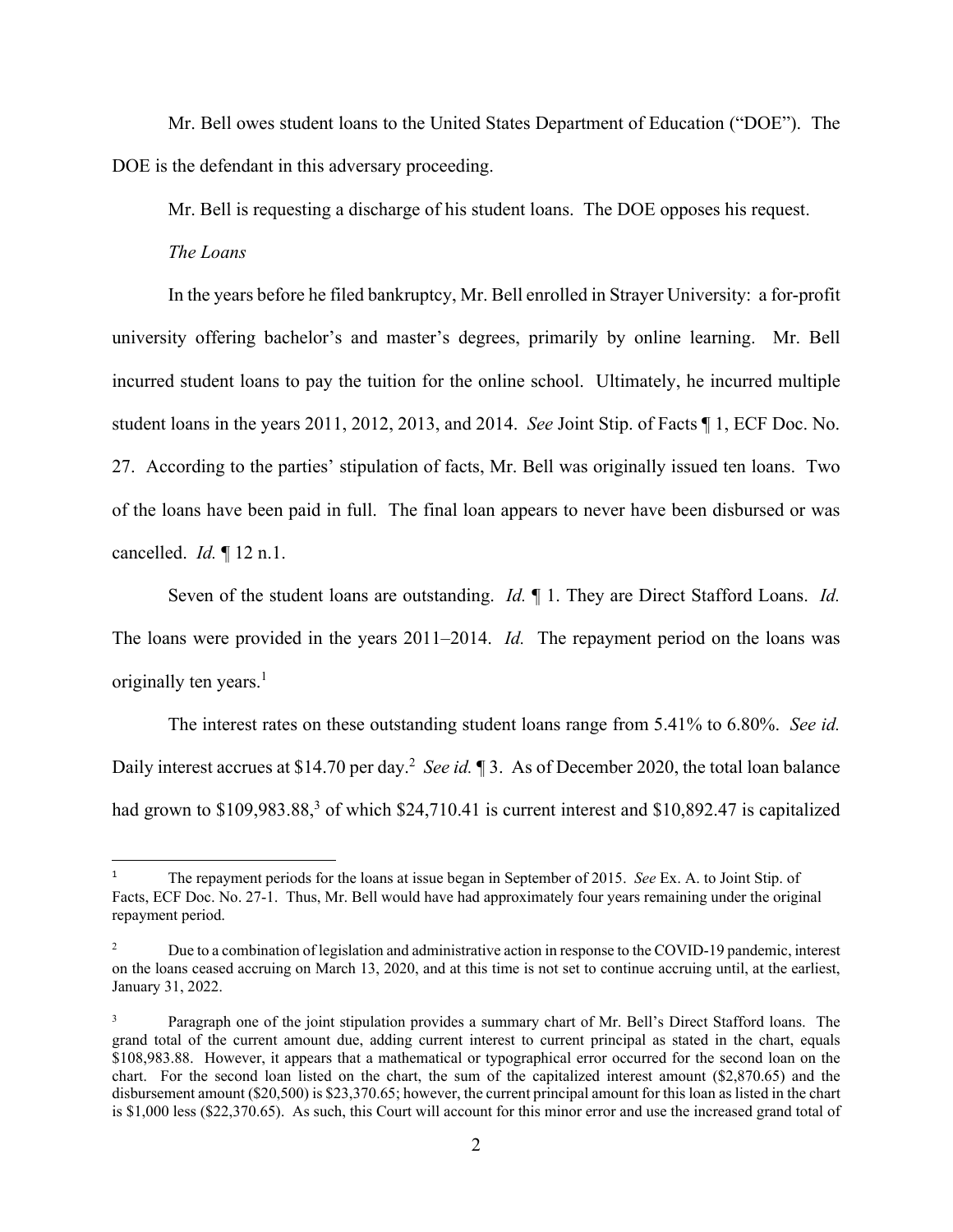interest.4 *See* Ex. A, ECF Doc. 52-1; Joint Stip. of Facts ¶ 1, ECF Doc. No. 27. This means almost 33% of the current loan balance is interest.

### *The Debtor*

When Mr. Bell filed his bankruptcy petition in November 2019, he was 67 years old. At that time, he worked as a driver for a limousine and travel service. Transcript at. 14:3–23, ECF Doc. No. 55 [hereinafter Tr.]. After he filed his bankruptcy petition, the COVID-19 global pandemic occurred curtailing travel. Consequently, his employment income plummeted. In response, he picked up work as a substitute teacher while continuing his efforts to obtain permanent full-time employment. *See* Tr. 15:7–16:17.

 In the years before filing bankruptcy, Mr. Bell earned a Master of Science degree from the University of Maryland. *See* Pl.'s Mot. for Summ. J. at 7, ECF Doc. No. 37. The education expense for that degree has been paid in full. Tr. at 53:9–23; 57:3–13. Mr. Bell worked full time while in school and qualified for an employer reimbursement program to help pay that education debt. *See* Pl.'s Mot. for Summ. J. at 7, ECF Doc. No. 37; Tr. at 57:3–20.

 Mr. Bell worked in customer relations for Hertz Rental Car and later as a processing center manager for the Virginia Department of Motor Vehicles. *See* Pl.'s Mot. for Summ. J. at 7, ECF Doc. No. 37; Tr. at 51: 1–9. While working at the Virginia Department of Motor Vehicles, he learned of an opportunity to increase his income by moving to the D.C. Department of Motor Vehicles. Tr. at 51:21–23. He pursued that opportunity and obtained employment with the D.C. Department of Motor Vehicles. Tr. at 51:21–23. While working at the D.C. Department of Motor

<sup>\$109,983.88</sup> for the calculations in this opinion. This Court notes that its analysis remains unaffected even if this Court used the lower grand total.

<sup>4</sup> This amount continues to grow from the original \$74,381 that Mr. Bell borrowed. *See* Joint Stip. of Facts ¶ 1, ECF Doc. No. 27.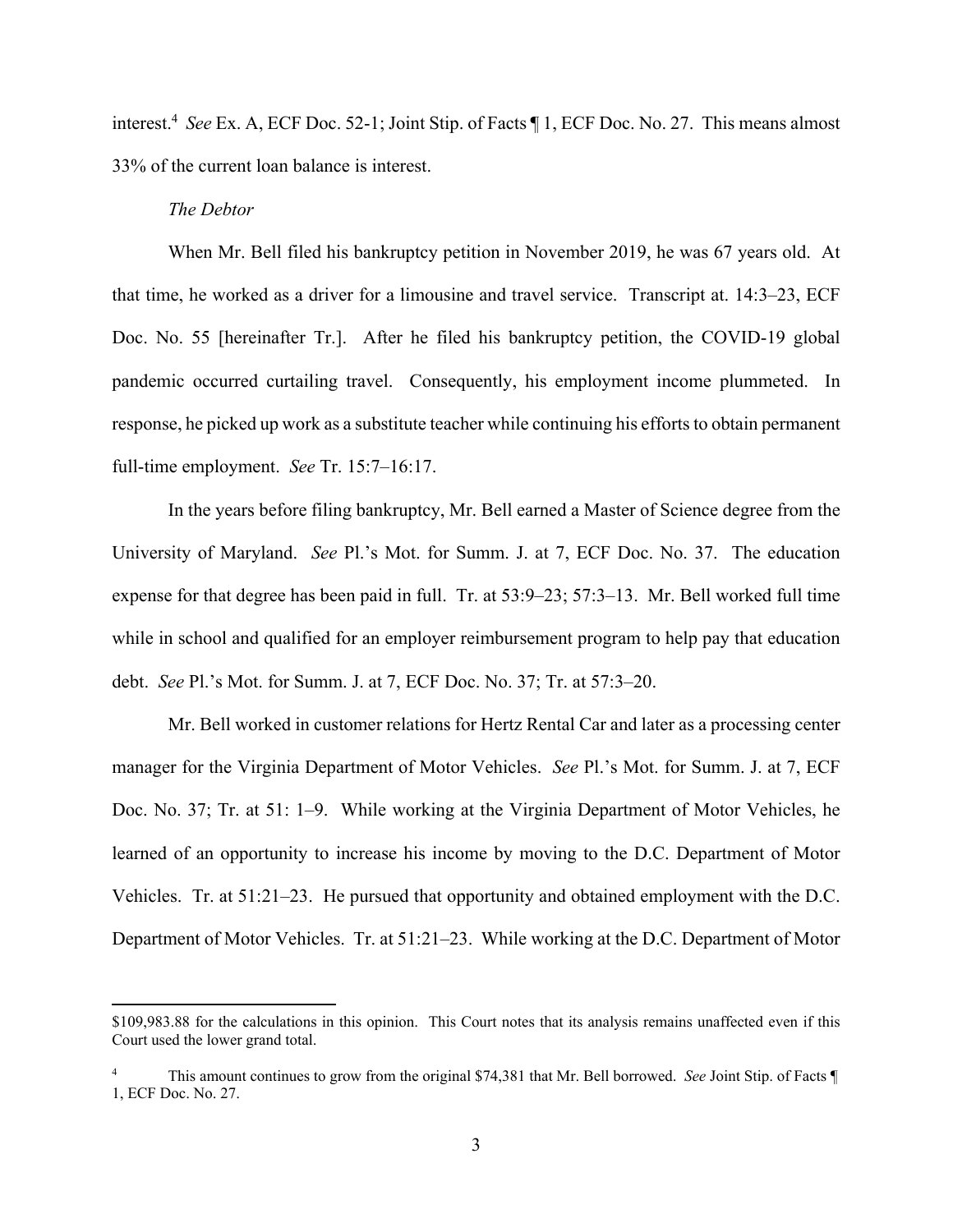Vehicles, he began efforts to obtain a job with the federal government with hopes to qualify for retirement benefits. *See* Tr. at 53:24–54:4; Pl.'s Mot. for Summ. J. at 7–8, ECF Doc. No. 37.

 In 2011, Mr. Bell enrolled in a Master of Public Administration ("MPA") program online through Strayer University, believing the education from Strayer would lead to full-time employment with the federal government, which he understood would provide him with income for retirement. *See* Pl.'s Mot. for Summ. J. at 7, ECF Doc. No. 37; Tr. at 53:24-54:4. He graduated in 2014, five years before he filed bankruptcy. *See* Pl.'s Mot. for Summ. J. at 7, ECF Doc. No. 37.

Mr. Bell recounted:

I started this program at Strayer College to enhance my ability to get federal employment. That was the whole purpose . . . . [for] the degree I got with the student loan [Master of Public Administration]. The idea being that it would enhance my ability to get federal employment. I already had a Master's degree in managing, customer service, and marketing, and that kind of thing, sales and all this kind of stuff. I mean, that was already, I already paid, I paid for that. I even got a loan for part of it, but everything was repaid. . . . The thing that I was trying to do, was to get, was to get this federal employment so that I could get the benefits so I could retire at seventy years old . . . .

[M]y retirement income would have been substantial enough to cover a payment plan that would allow me to repay it.  $\ldots$  [T]hat's part of the reason why I was seeking the federal employment.

Tr. at 53:7–9, 53:17–54:1, 54:25–55:3.

When asked why he thought he needed an MPA from Stayer University to help him obtain

federal employment, Mr. Bell explained:

[W]hat I had was a Master's in Marketing, so that's customer service. . . . [T]he government people look at that as business related. Okay, you know how to sell. You know how to manage certain types of work flows, private work flows, in the private sector . . . . But government requires an understanding of, of bureaucracy. Government requires an understanding of federal agencies. The government requires an understanding of, the biggest thing was how the money is being dispersed.

Tr. at 56:7–16.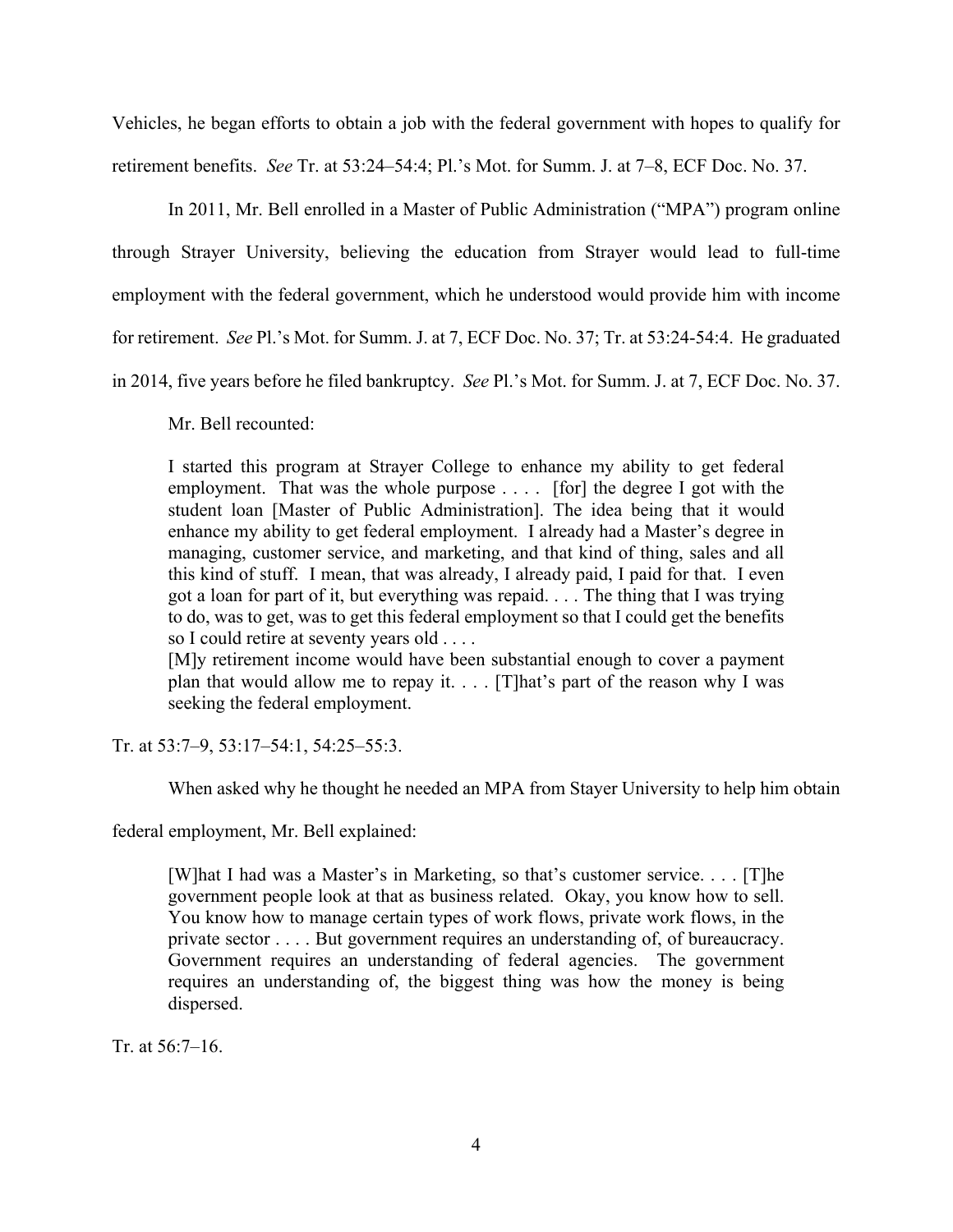Mr. Bell did obtain some employment with the federal government. In late 2013, he began a temporary position in customer service for the Small Business Administration, Office of Disaster Assistance ("SBA"). Pl.'s Mot. for Summ. J. at 7, ECF Doc. No. 37. He then obtained a position with the Federal Emergency Management Agency ("FEMA") as a program specialist, but at the end of his probationary period, in March 2019, was placed on leave without pay, which continued until June 2019 when his FEMA employment officially terminated. *Id.* at 7–8; Tr. at 14:1–10. In June 2019, he obtained work as a driver for a limousine service. Pl.'s Mot. for Summ. J. at 8, ECF Doc. No. 37.

 To obtain the MPA degree, Mr. Bell incurred the student loans he now seeks to discharge. Tr. at 54:14–18, 57:15–17. The repayment period for the loans did not begin until 2015.<sup>5</sup> Mr. Bell recounted, "once you graduate or finish school, there's a year grace period." Tr. at 28:20–21. He went on to explain how his loans were placed in forbearance.

After this grace period, they say, 'Well, what's your income?' You send in the forms, what's your income, and everything like that. And then they say, 'Okay based on this, if you apply for forbearance you can get forbearance.' . . . [The forbearances were] granted by the Department of Education. . . . [These forbearances are] only good for a year . . . [Y]ear after year I was able to show [my eligibility for a forbearance].

Tr. at 28:21–29:8.

 During this period, Mr. Bell's income was insufficient to cover living expenses and the loan payments. The documents filed with this Court show that in March 2015, the loans were approved for a general forbearance for the period April 2015 to April 2016. *See* Ex. B at 5, ECF Doc. No. 52-2. The following year, in March 2016, Mr. Bell reported his monthly income from

<sup>5</sup> For example, according to Exhibit 3 that Mr. Bell attached to his May 3, 2021, supplemental filing, the loan issued on July 10, 2014, did not have a "loan repayment begin date" until September 24, 2015, more than a year after the loan issue date. Pl.'s Exs. at 30, ECF Doc. No. 46. The same exhibit shows that the loan issued on July 10, 2014, had a status of "IN GRACE PERIOD" as of March 24, 2015. *Id.* at 31; *see also id.* at 3, 30–42.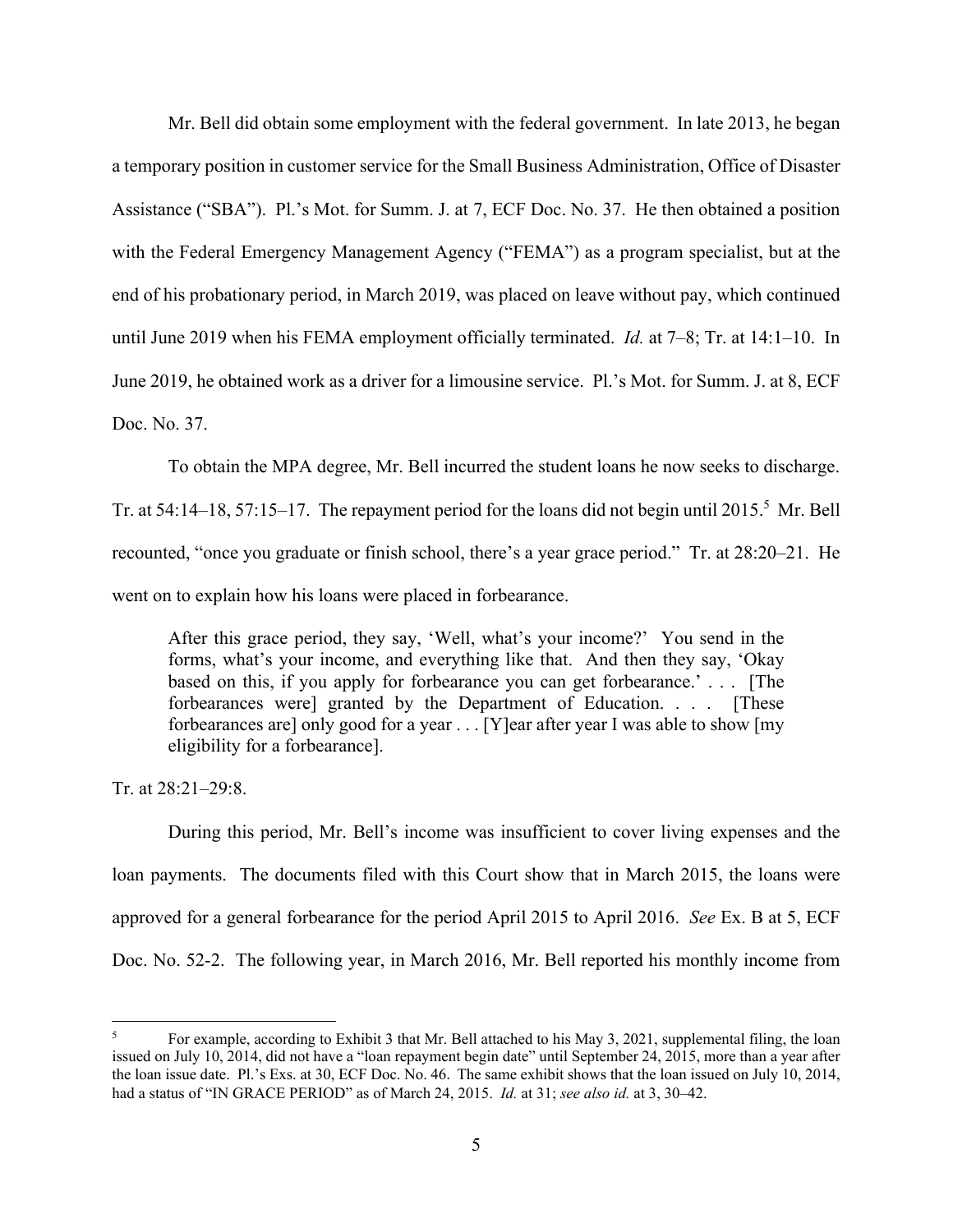all sources totaled \$2,291.47, with a gross pay of \$1,057.60 per two-week pay period. Ex. C at 1, 4, ECF Doc. No. 52-3. The DOE approved the loans for a Student Loan Debt Burden Forbearance for the period April 2016 through April 2017. *Id.* at 5. In 2017, Mr. Bell reported no taxable income and requested a temporary forbearance for the period April 2017 until April 2018. Ex. D at 1, ECF Doc. No. 52-4. The DOE granted it. *Id.* at 5. In March 2018, Mr. Bell reported monthly income of \$1,326.00. Ex. E at 1, ECF Doc. No. 52-5. The monthly loan payments at that time were \$1,004.50. *Id.* The DOE granted Mr. Bell a Student Loan Debt Burden Forbearance for the period April 2018 to March 2019. *Id.* at 6

 In 2019, the DOE approved Mr. Bell for a temporary general forbearance for the period April 2019 until May 2019. Ex. F at 1, ECF Doc. No. 52-6. Mr. Bell was then placed in an "Income Driven Repayment" ("IDR") Plan titled "Pay As You Earn" ("PAYE"). *See* Ex. G at 1, ECF Doc. No. 52-7. The DOE wrote, in a letter addressed to Mr. Bell:

We used your income documentation and family size to determine your new monthly payment of \$0.00 which is due on 05/06/2019. Your new monthly payment amount is effective for all payments due between 05/06/2019 and 05/06/2020. . . . If you do not recertify or you no longer have a partial financial hardship (PFH), your payment amount will be \$1,176.40.

*Id.* 

 The "income documentation" referred to includes Mr. Bell's application in March 2019, which revealed annual adjusted gross income of \$5,871. *See* Ex. H at 1, ECF Doc. No. 52-8. These numbers are consistent with Mr. Bell's answers in his bankruptcy petition about his current and past income.<sup>6</sup> The DOE wrote to Mr. Bell the following year. Once again, the DOE said,

<sup>6</sup> Mr. Bell's Statement of Financial Affairs (Official Form 107) shows total income from January 1, 2018, to December 31, 2018, of \$5845, and total income from January 1, 2017, to December 31, 2017, of \$48,369. *See* ECF Doc. No. 1 at 45, Case No. 19-50991 (Bankr. W.D. Va. Nov. 14, 2019). The periods reported on the loan forbearance application to the DOE were based on a different twelve-month period than the Statement of Financial Affairs.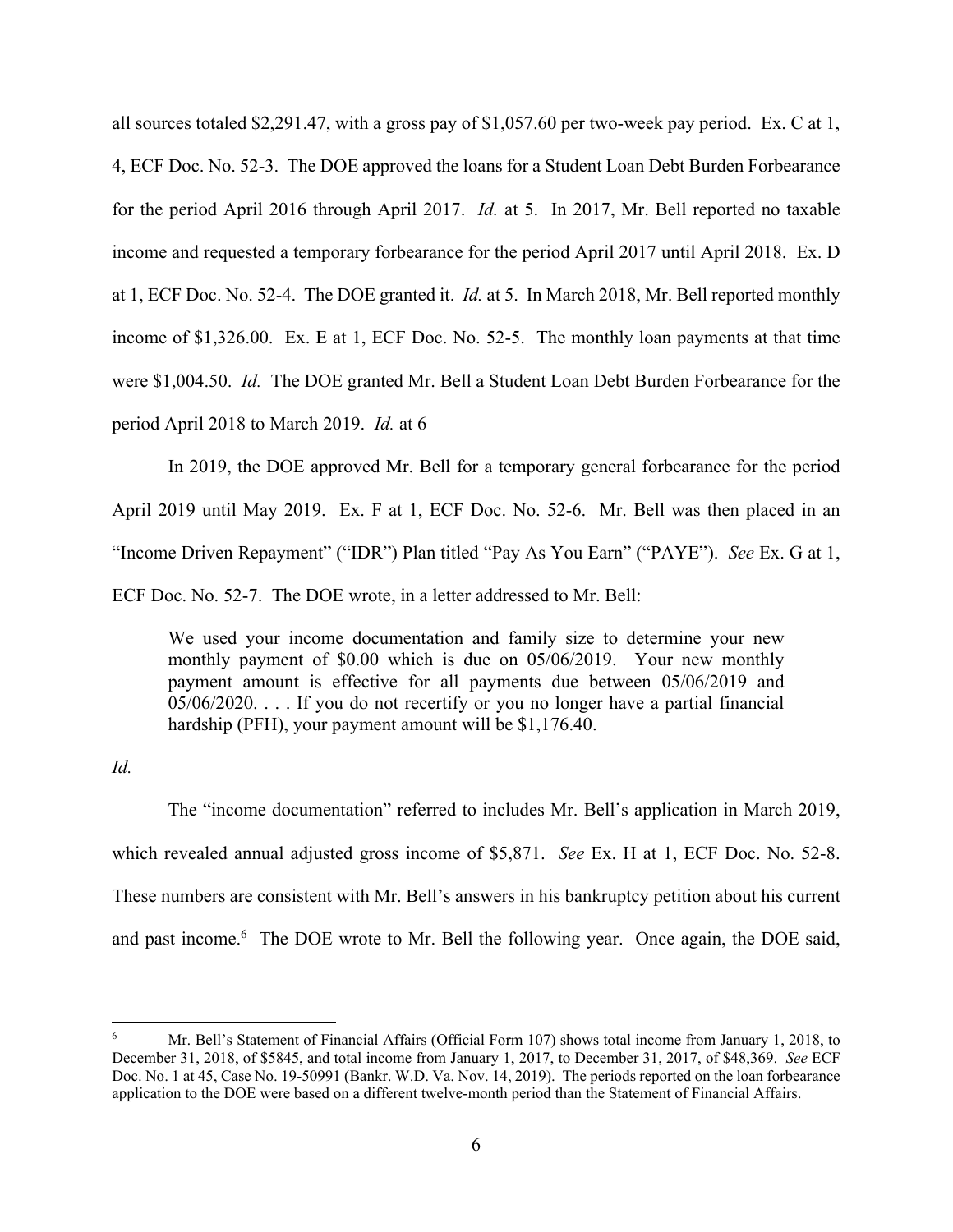"[w]e used your income documentation and family size to determine your monthly payment of \$0.00 which is due on 05/06/2020. Your new monthly payment amount is effective for all payments due between 05/06/2020 and 05/01/2021."7 *See* Pl.'s Exs. at 48, ECF Doc. No. 46.

Mr. Bell simply did not have the ability to service the loan. He recalled:

[I]t took almost a year to even get this job with FEMA. Because of doing all the things that you have to do, the applications and waiting time and get the application in March and they make a decision in June, and then they don't hire you on the workforce until, until September or October.

# Tr. at 29:11–16.

 He further reported, "I spent all my money covering living expenses during this time frame when I had the job but had not started to earn income from the job." *Id.* at 29:19–22; *see also* Pl.'s Mot. for Summ. J. at 7–8, ECF Doc. No. 37. At the outset of the trial, he told this Court, "I came to Winchester to work with FEMA. That was the reason for my being here. I'm a native Washingtonian . . . ." Tr. at 8:21-23. As a result, he "packed everything up and moved to Winchester, and took this job with the expectation of continuing this job." Tr. at 9:6–8. He recounted how he "spent all [his] money. [He] spent over like \$30,000 or so in just some money spent toward security deposits for moving fees and for everything because [he] thought this was a fix." Tr. at 9:19–22. After spending his savings to move to Winchester, he then lost the job for which he moved. *See id.* at 9:23 ("It didn't work out."); Pl.'s Mot. for Summ. J. at 7–8, ECF Doc. No. 37. In pleadings filed previously with this Court, Mr. Bell lamented that "for three months [he] was borrowing from [his] credit cards to pay [his] living expenses before [he] got a job as a driver with Reston Limousine in June 2019." Pl.'s Mot. for Summ. J. at 8, ECF Doc. No. 37.

<sup>7</sup> Rather than modify the loans, monthly "payments" are temporarily reduced to "zero" until either the debtor certifies that he or she earns sufficient income to pay more per month, or the debtor fails to timely submit his or her annual certification. During the program, interest continues to accrue against any unpaid principal. And so, the debt grows.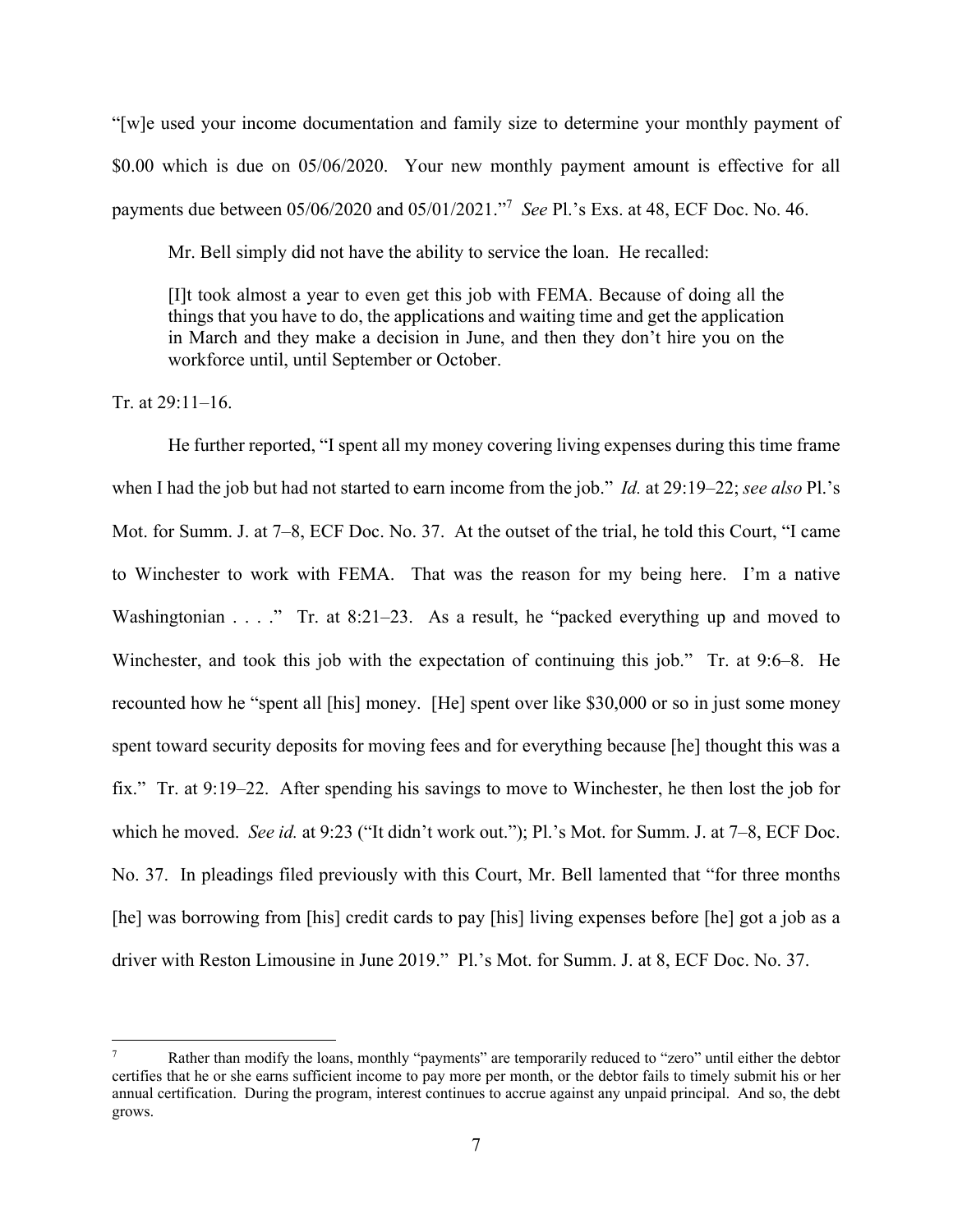Given these facts, it is not surprising the DOE determined, based on Mr. Bell's earnings, his monthly payment for his student loans to be zero. Mr. Bell's earnings reflect an inability to pay the loan payment.

### *The Complaint*

 After filing bankruptcy, Mr. Bell filed a complaint requesting that this Court determine that repayment of the student loan debt is an undue hardship for him, and therefore, under Bankruptcy Code section 523(a)(8), the student loan debt should not be excepted from discharge. *See* Compl., ECF Doc. No. 1. After repeated efforts, Mr. Bell served his complaint on the United States and the DOE. ECF Doc. No. 16. The United States responded on behalf of the DOE. Ans., ECF Doc. No. 19. In its response, the DOE contends that Mr. Bell has not shown the onerous requirements to permit this Court to find repayment of the debt is an undue hardship because, according to the DOE, he does not satisfy the three-part test established in *Brunner v. N.Y. State Higher Educ. Servs. Corp. (In re Brunner)*, 831 F.2d 395 (2d Cir. 1987).

#### **ANALYSIS**

### *Section 523(a)(8)*

Under Bankruptcy Code section  $523(a)(8)$ , student loan debt<sup>8</sup> is excepted from discharge unless excepting the debt from discharge imposes an undue hardship on the debtor. The language of the statute permits a bankruptcy judge to discharge student loan debt. Specifically, a discharge under the Bankruptcy Code does not discharge an individual from student loan debt "unless excepting such debt from discharge would impose an undue hardship on the debtor." 11 U.S.C. § 523(a)(8). If the debt is not discharged, it remains an obligation to be repaid. It follows then, if

<sup>8</sup> This opinion uses "student loan debt" to describe the debts excepted from discharge under section 523(a)(8). Section 523(a)(8) lists various types of educational debts that fall within the  $523(a)(8)$  exception to discharge. Case law has developed on what specific types of debt fall within section  $523(a)(8)$ 's reach. It is undisputed in this adversary proceeding that the student loans Mr. Bell seeks to discharge fall within section 523(a)(8).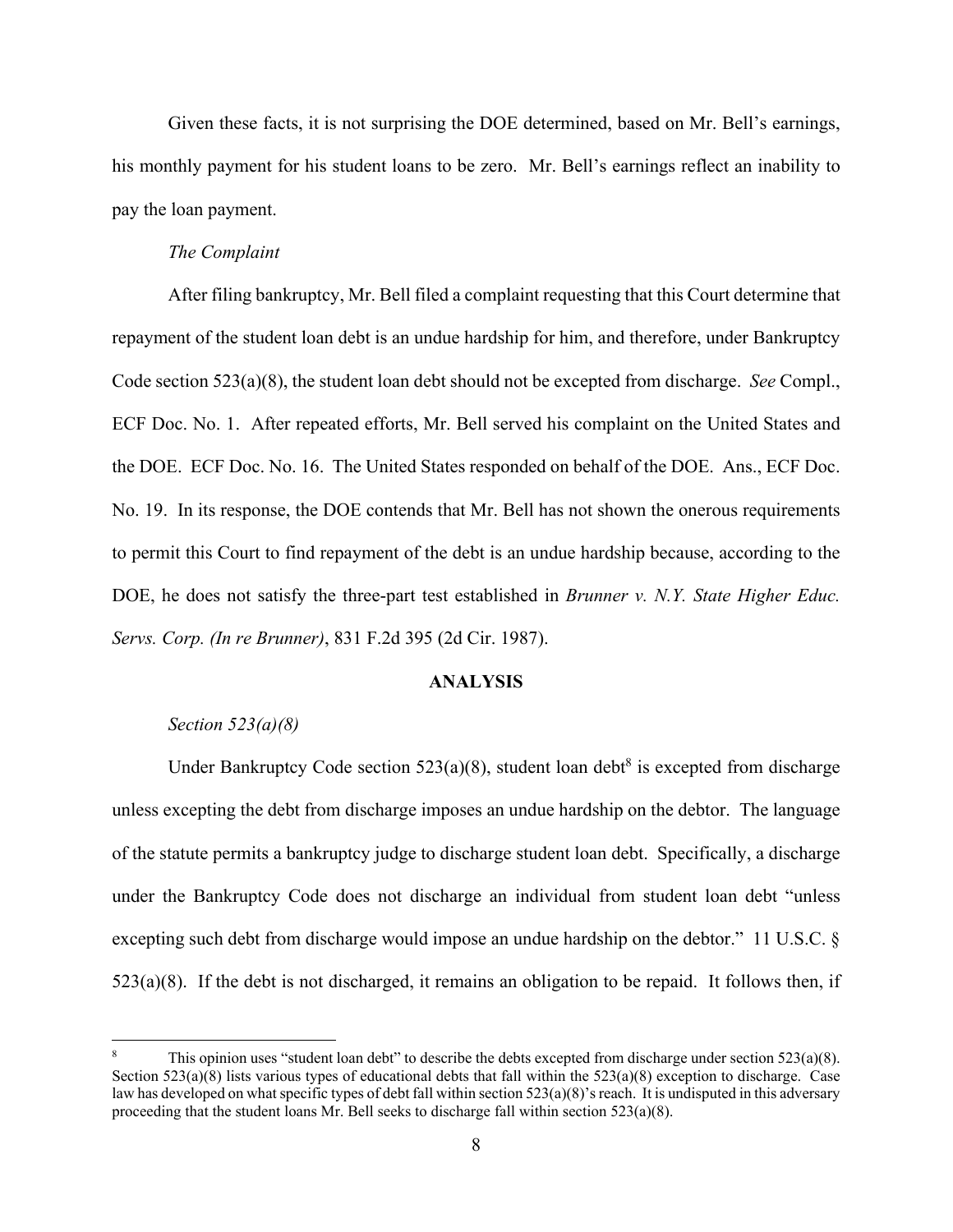repayment of that obligation is an undue hardship on the debtor, under section 523(a)(8) a bankruptcy judge may grant a discharge of the student loan debt. In this way, Congress has authorized a bankruptcy court to decide when repayment of the student loan debt is an undue hardship.

 In attempting to apply the undue hardship language, courts have strayed from a natural reading of the statute to develop judicial tests. Most Circuit Courts of Appeal, including the Fourth Circuit, have adopted a version of the test delineated in *Brunner v. New York Higher Education Services Corp.*, 831 F.2d 395 (2d Cir. 1987). *See Educ. Credit Mgmt. Corp. v. Frushour (In re Frushour)*, 433 F.3d 393, 401 (4th Cir. 2005). The United States Court of Appeals for the Eighth Circuit and the Bankruptcy Appellate Panel for the First Circuit, however, have adopted a different test: the "totality of the circumstances" test. *See Long v. Educ. Credit Mgmt. Corp. (In re Long)*, 322 F.3d 549, 553 (8th Cir. 2003); *Bronsdon v. Educ. Credit Mgmt. Corp. (In re Bronsdon)*, 435

B.R. 791, 800 (B.A.P. 1st Cir. 2010) (concluding "that Brunner takes the test too far").

 Under the *Brunner* test, to prove an "undue hardship," the debtor seeking discharge of student loans under section 523(a)(8) must show:

(1) that the debtor cannot maintain, based on current income and expenses, a "minimal" standard of living for herself and her dependents if forced to repay the loans; (2) that additional circumstances exist indicating that this state of affairs is likely to persist for a significant portion of the repayment period of the student loans; and (3) that the debtor has made good faith efforts to repay the loans.

*Brunner*, 831 F.2d at 396.

 By comparison, the totality of the circumstances test requires a debtor to prove by a preponderance of evidence that:

(1) his past, present, and reasonably reliable future financial resources; (2) his and his dependents' reasonably necessary living expenses; and (3) other relevant facts or circumstances unique to the case, prevent him from paying the student loans in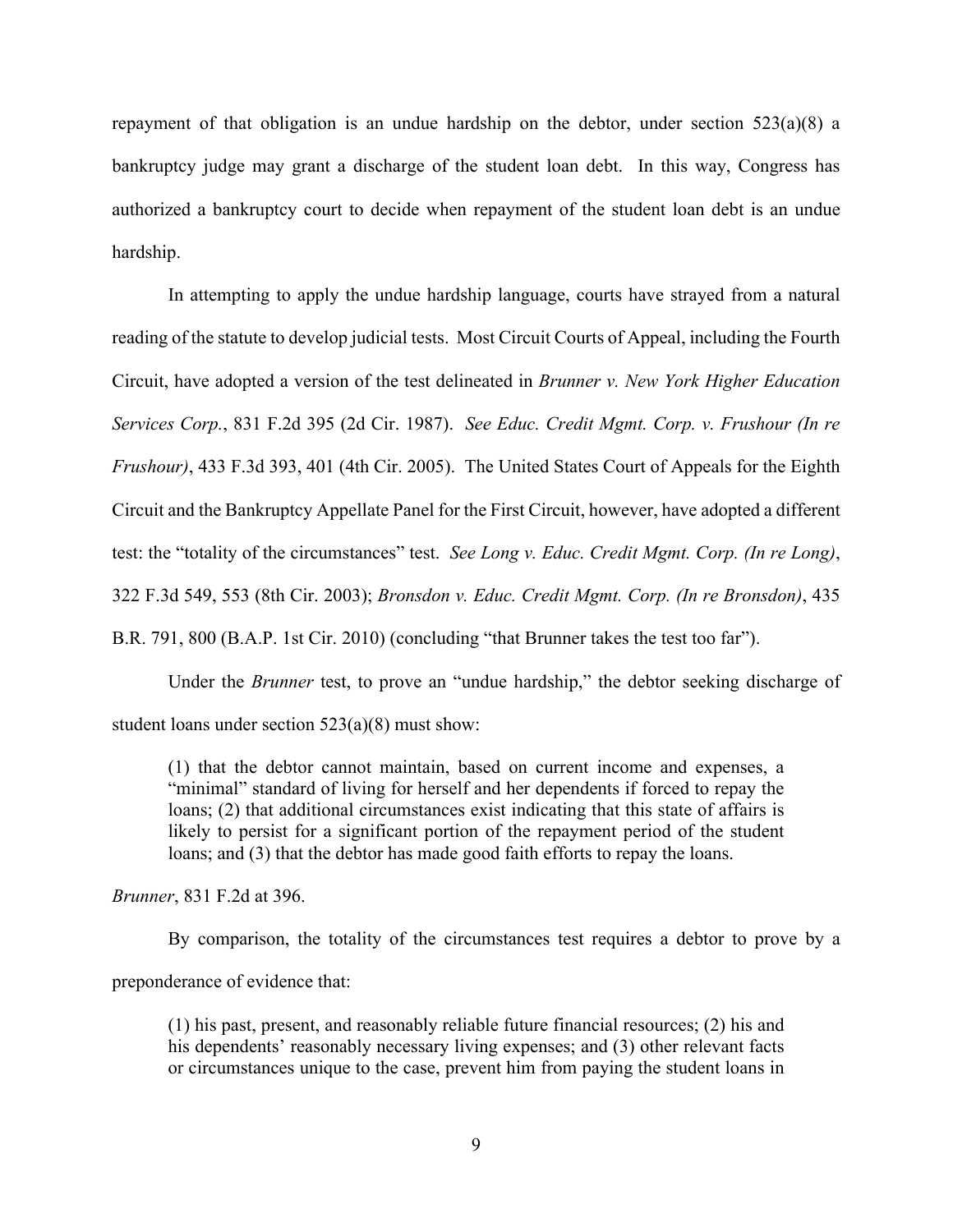question while still maintaining a minimal standard of living, even when aided by a discharge of other prepetition debts.

*Bronsdon*, 435 B.R. at 798; *see also Long*, 322 F.3d at 554.

 On one hand, the first prong of the *Brunner* test lines up with the factors considered under the totality of the circumstances test. On the other hand, "the *Brunner* test imposes two additional requirements [prongs two and three] on the debtor that *must* be met if the student loans are to be discharged." *Bronsdon*, 435 B.R. at 799 (quoting *Hicks v. Educ. Credit Mgmt. Corp. (In re Hicks)*, 331 B.R. 18, 26 (Bankr. D. Mass. 2005)).

The totality of the circumstances test concentrates on the ability to pay the debt. In other words, what factors, if any, on balance prevent the debtor from paying the debt while maintaining a minimal standard of living. Alternatively, the *Brunner* test looks to the debtor's financial condition and life choices along with any potential ability to pay in the future.

Under the totality of the circumstances test, appropriate relevant factors are weighed and no one factor is determinative. By contrast, the *Brunner* test factors are mandatory requirements, and the absence of a single requirement bars a bankruptcy court from concluding that repayment of student loan debt places an undue hardship on a debtor. *See Frushour*, 433 F.3d at 400 ("The debtor has the burden of proving all three factors by a preponderance of the evidence.").

 The Fourth Circuit has adopted the *Brunner* test. *See Frushour*, 433 F.3d at 400. This Court therefore will apply the *Brunner* test to determine if Mr. Bell's complaint under section  $523(a)(8)$  may be granted.

 Faced with both a statutory directive and an appellate directive, coupled with ranging applications of these directives among the circuits, it is fitting to recall the history of the *Brunner*  decision and the progression of the statutory language.

*The History of Bankruptcy Code Section 523(a)(8) and the* Brunner *Test*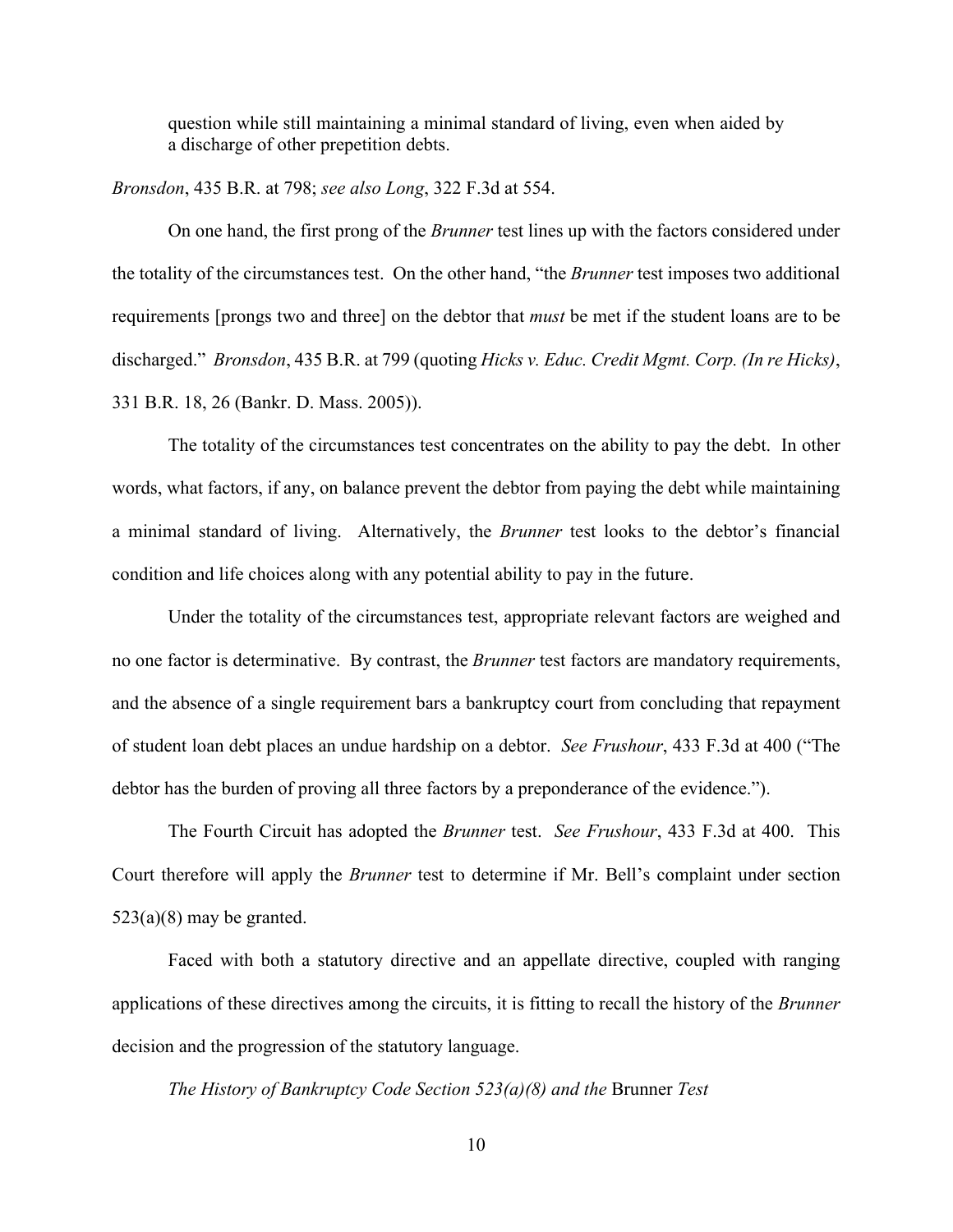The enactment of Title 11 of the United States Code in 1978 provided the first iteration of section 523(a)(8)'s exception to discharge for certain student loan debt:

(a) A discharge under section 727, 1141, or 1328(b) of this title does not discharge an individual debtor from any debt— . . .

 (8) to a governmental unit, or a nonprofit institution of higher education, for an educational loan, unless—,

 (A) such loan first became due before five years before the date of the filing of the petition; or

 (B) excepting such debt from discharge under this paragraph will impose an undue hardship on the debtor and the debtor's dependents; ....

Bankruptcy Reform Act of 1978, Pub. L. No. 95-598, § 523(a)(8), 92 Stat. 2549, 2591 (1978).

 As originally enacted, section 523(a)(8) contained two bases for exception to the exception to discharge of certain student loan debt. First, pursuant to section  $523(a)(8)(A)$ , if the first payment on the educational loan had become due more than five year prior to the filing of the debtor's bankruptcy petition, the debt was dischargeable. Second, pursuant to section 523(a)(8)(B), the debt was dischargeable only if excepting the debt from discharge would impose an undue hardship on the debtor and the debtor's dependents.

Stated differently, the general rule was that section  $523(a)(8)(A)$  "declare[d] such [student] loans nondischargeable for five years after they first came due, but  $\S$  523(a)(8)(B) create[d] an exception to the general rule if the failure to discharge would 'impose an undue hardship on the debtor and the debtor's dependents.'" *Brunner v. N.Y. State Higher Educ. Servs. Corp. (In re Brunner)*, 46 B.R. 752, 753 (S.D.N.Y. 1985). Based on the legislative history, these provisions were "designed to remedy abuses of the educational loan system by restricting the ability of a student to discharge an educational loan by filing for bankruptcy shortly after graduation, and to safeguard the financial integrity of educational loan programs." *Santa Fe Med. Servs. v. Segal (In re Segal)*, 57 F.3d 342, 348 (3d Cir. 1995).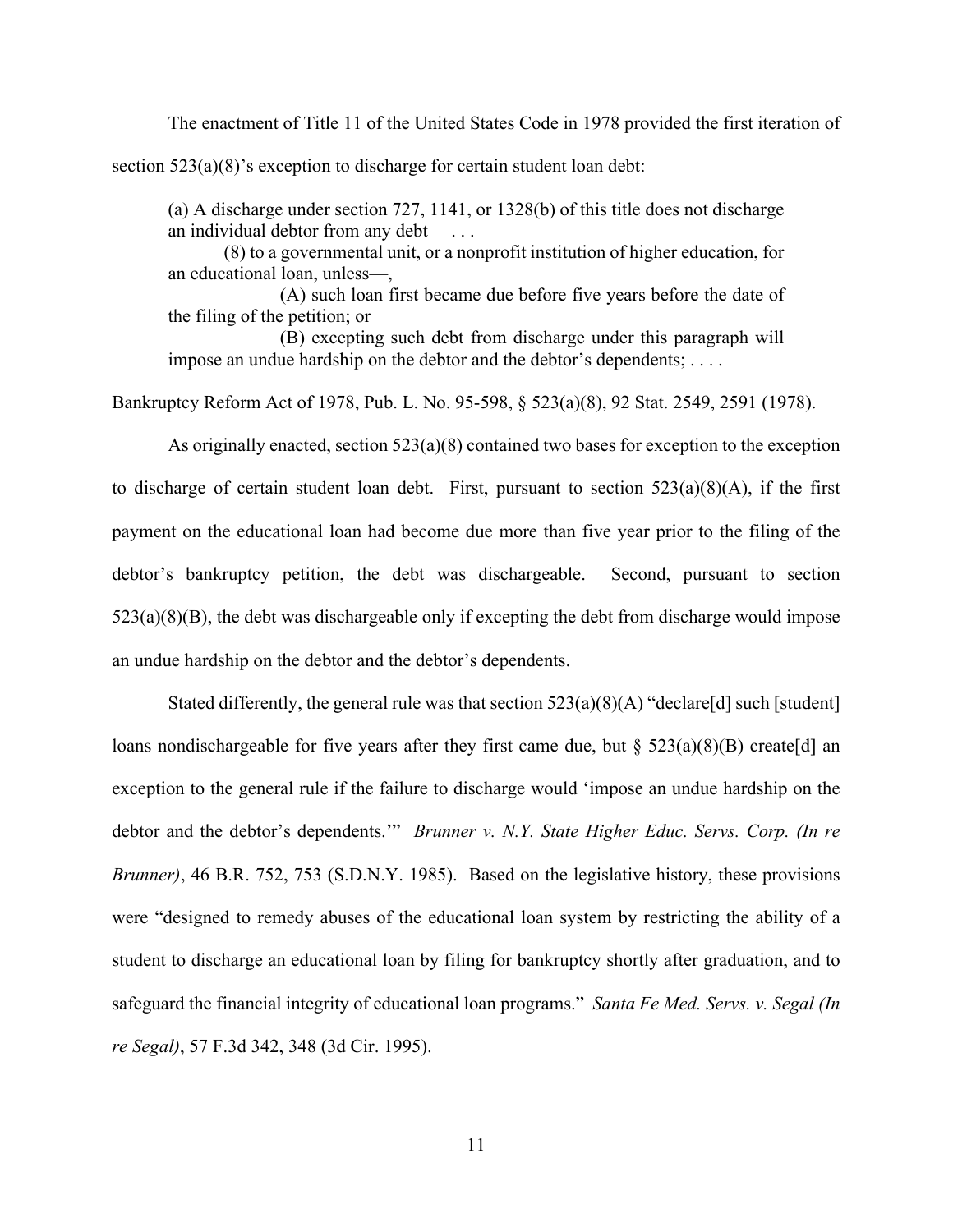In 1979, Congress amended section 523(a)(8) to strike out "to a governmental unit, or a nonprofit institution of higher education, for an educational loan" in the umbrella of section 523(a)(8) and replaced the language with "for an educational loan made, insured, or guaranteed by a governmental unit, or made under any program funded in whole or in part by a governmental unit or a nonprofit institution of higher education." Pub. L. No. 96-56, § 3, 93 Stat. 387, 387 (1979). This amendment had the effect of expanding the breadth of the types of student loan debt that were rendered nondischargeable. The 1979 amendments also clarified that section 523(a)(8)(A)'s five-year prepetition period calculation was "exclusive of any applicable suspension of the repayment period." *Id.* 

It was under this backdrop that the United States Bankruptcy Court for the Southern District of New York, in 1983, considered whether a young debtor who sought to discharge student loans immediately after obtaining a graduate degree had shown that repayment of those loans was an undue hardship. At that time, Bankruptcy Code section  $523(a)(8)$  permitted discharge of student loan debt if "such loan first became due before five years before the date of the filing of the petition," as an alternative to the undue hardship basis for discharge.

 Ms. Brunner sought to discharge her student loan debt less than a year after graduation. *See Brunner*, 46 B.R. at 753.The bankruptcy judge issued an oral ruling discharging those loans. *See id.* On appeal, the district court identified potential abuse in permitting a recent graduate to obtain such an immediate discharge of student loan debt. In its written opinion, the district court crafted a three-part test to help determine whether repayment of student loans that first came due within five years of the bankruptcy petition date would be an undue hardship for that debtor. Student loans that first came due before five years of the petition date would not fall within the purview of the *Brunner* test because the debt would be dischargeable under what was section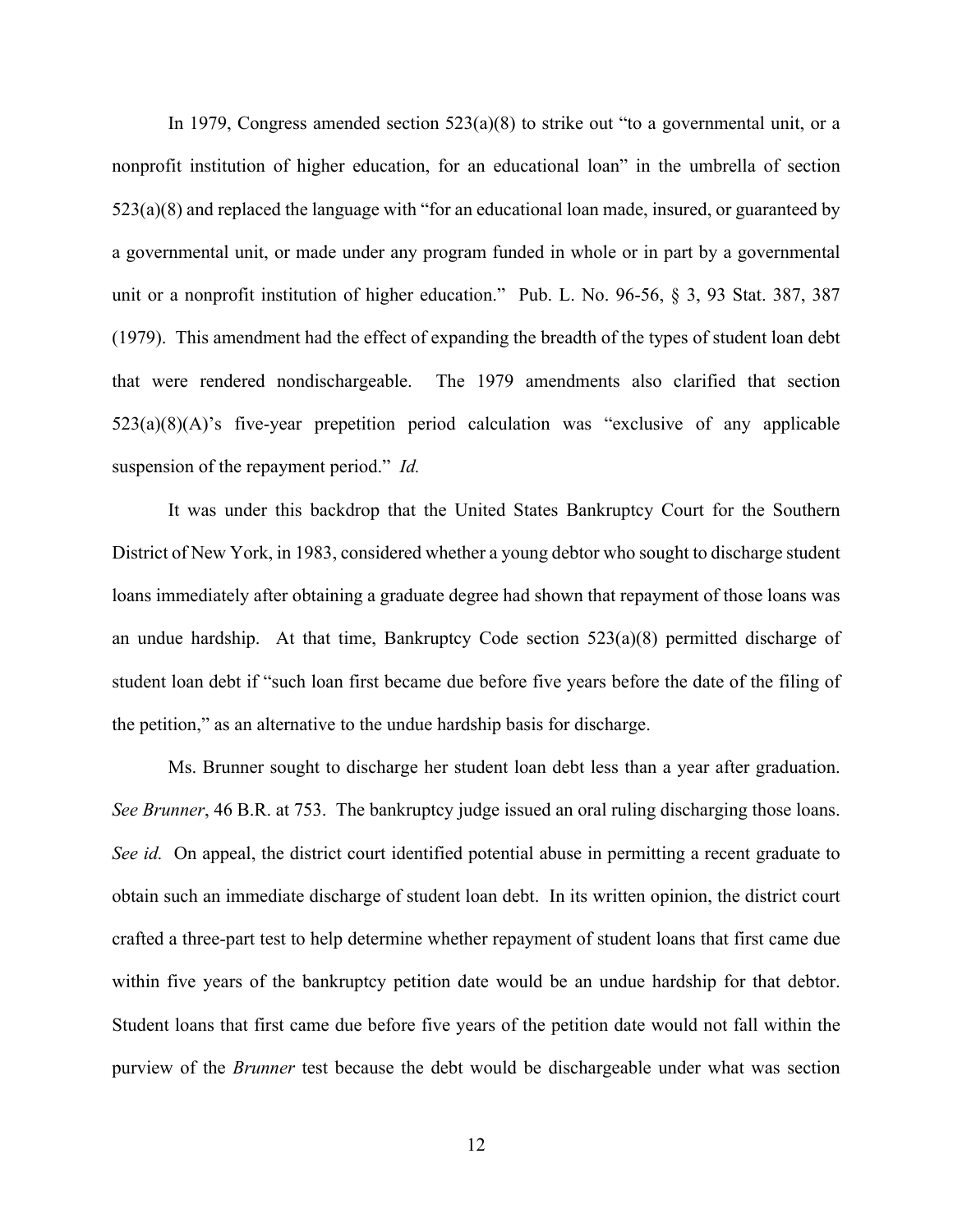523(a)(8)(A). The district court's ruling in *Brunner* was affirmed, and the three-part test was adopted by the Second Circuit. *Brunner v. N.Y. State Higher Educ. Servs. Corp. (In re Brunner)*, 831 F.2d 395 (2nd Cir. 1987). That three-part test is the *Brunner* test.

 A few years after *Brunner*, the Crime Control Act of 1990 made two significant amendments to section 523(a)(8). First, Congress again expanded the scope of the types of debt included in the section 523(a)(8) exception. Specifically, Congress replaced the 1979 amended language starting with "for an education loan" through "unless" with "for an educational benefit overpayment or loan made, insured or guaranteed by a governmental unit, or made under any program funded in whole or in part by a governmental unit or nonprofit institution, or for an obligation to repay funds received as an educational benefit, scholarship or stipend, unless." Crime Control Act of 1990, Pub. L. No. 101-647, § 3621, 104 Stat. 4789,4964–65 (1990). Second, the Crime Control Act enlarged the five-year period in section 523(a)(8)(A) to a seven-year period and expanded the type of debt from "loan made" to reflect the debts newly inserted into the general coverage of section 523(a)(8).

 In 1998, Congress deleted subsection (A) of section 523(a)(8). Higher Education Amendments of 1998, Pub. L. No. 105-244, § 971(a), 112 Stat. 1581, 1837 (1998). This left only one basis for debtors to have their student loans determined dischargeable: proving an "undue hardship."

The most recent amendments to section  $523(a)(8)$  occurred in 2005. The amendments restructured the language, striking the then-existing (a)(8) in its entirety, and adding the following:

(8) unless excepting such debt from discharge under this paragraph would impose an undue hardship on the debtor and the debtor's dependents, for—

 (A)(i) an educational benefit overpayment or loan made, insured, or guaranteed by a governmental unit, or made under any program funded in whole or in part by a governmental unit or nonprofit institution; or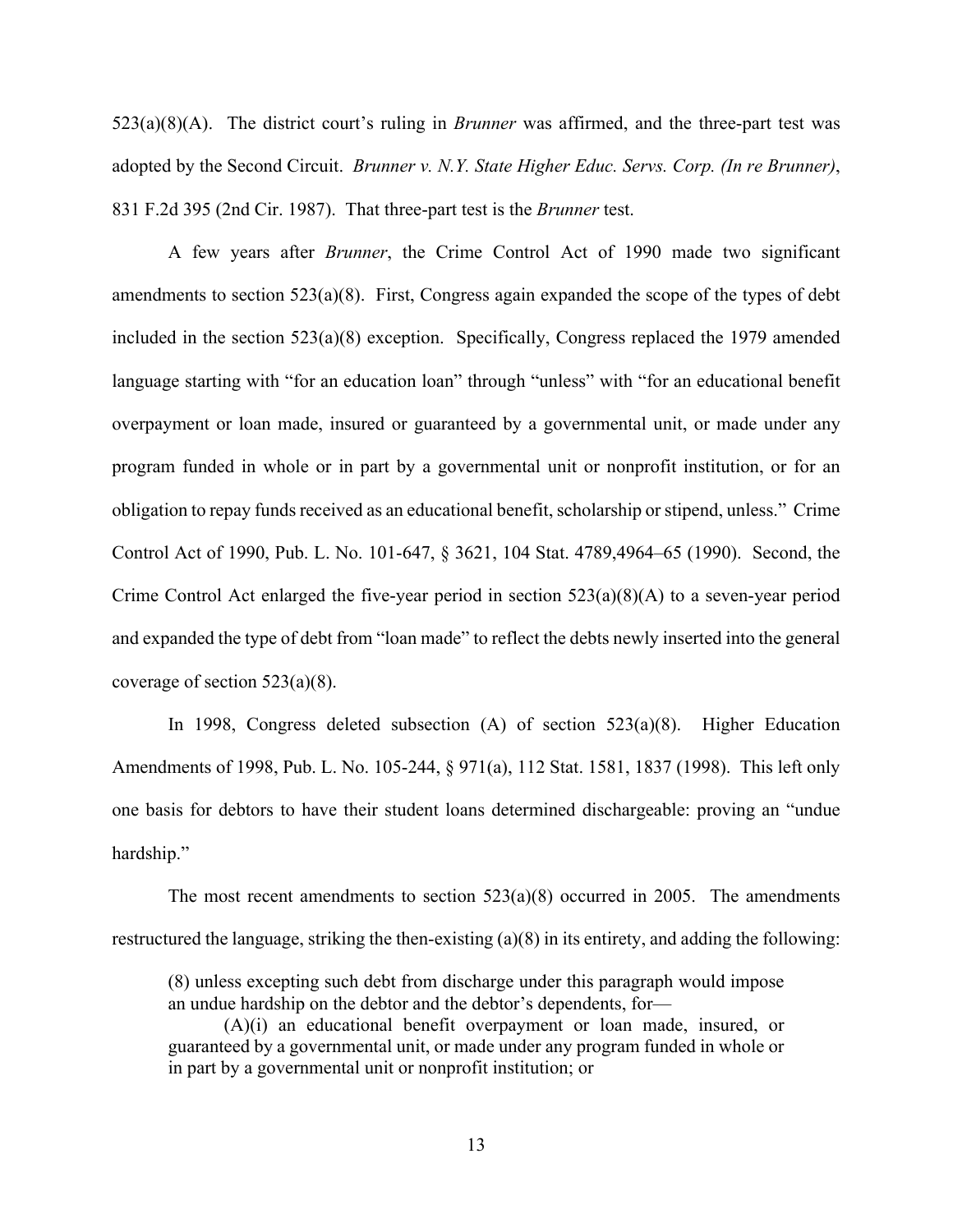(ii) an obligation to repay funds received as an educational benefit, scholarship, or stipend; or

 (B) any other educational loan that is a qualified education loan, as defined in section 221(d)(1) of the Internal Revenue Code of 1986, incurred by a debtor who is an individual;

Bankruptcy Abuse Prevention and Consumer Protection Act (BAPCPA) of 2005, Pub. L. No. 109- 8, § 220, 119 Stat. 23, 59 (2005). In addition to reordering the language, the amendments again expanded the types of student loans subject to the discharge exception beyond those insured or guaranteed by a governmental unit or made under any program funded in whole or in part by a governmental unit or nonprofit institution. Throughout the evolution of section 523(a)(8), the phrase "undue hardship" has remained.

 "Undue hardship" is not a defined term in the Bankruptcy Code. Congress uses the phrase "undue hardship" in the current Bankruptcy Code once in section 523 and eight times in section 524. *See* 11 U.S.C. §§ 523(a)(8), 524(c)(3)(B), (c)(6)(A)(i), (k)(3)(J)(i), (k)(5)(A)–(B), (k)(6)(A),  $(m)(1)$ . Section 524 $(c)$  governs the standards for an enforceable reaffirmation agreement. Salient to the current analysis is section  $524(m)(1)$ . This Code section explains the phrase "undue" hardship" by providing a presumption that a reaffirmation agreement is an undue hardship "if the debtor's monthly income less the debtor's monthly expenses as shown on the debtor's completed and signed statement in support of such agreement required under subsection  $(k)(6)(A)$  is less than the scheduled payments on the reaffirmed debt." *Id.* § 524(m)(1). When the presumption is not rebutted, a bankruptcy court has the authority to disapprove the reaffirmation agreement.<sup>9</sup>

The presumption of undue hardship in section  $524(m)(1)$  was added to the Bankruptcy Code when Congress enacted BAPCPA, which became effective on October 17, 2005. Prior to the 2005 amendments, "undue hardship" appeared only three times in the Bankruptcy Code. *See* 

9 *See* 11 U.S.C. § 524(c)(3)(B).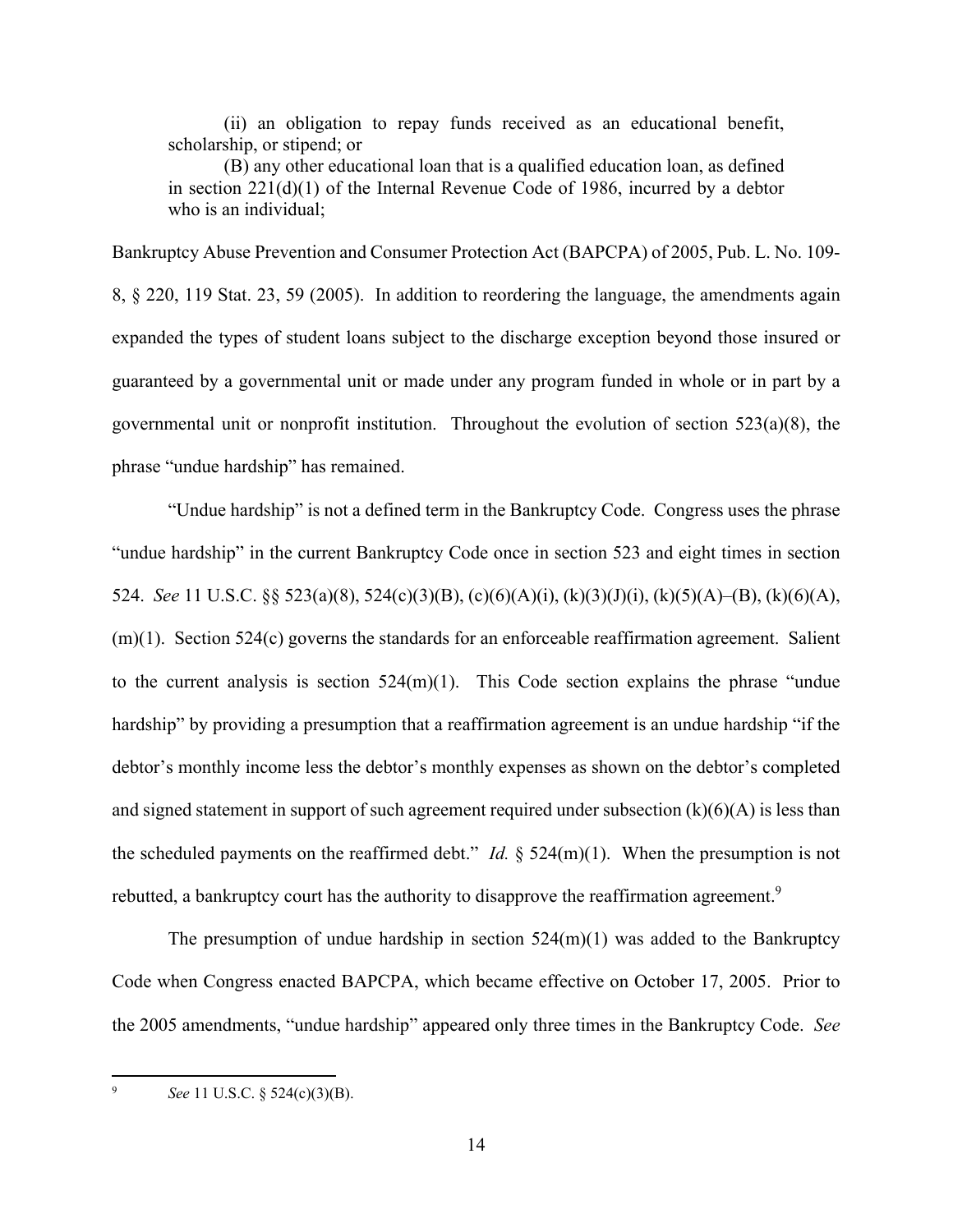11 U.S.C. §§ 523(a)(8), 524(c)(3)(B), (c)(6)(A)(i) (2000). Although rebuttable, the presumption in section 524(m)(1) provides a comparison of income less expenses to the monthly payments to be made on the debt to be reaffirmed. Stated differently, if the debtor's income less expenses leaves insufficient income to make payments on the debt to be reaffirmed, the statute provides that the presumption of undue hardship arises. On the other hand, if making scheduled payments on the subject debt is within the debtor's budget, no presumption of undue hardship arises.

The Fourth Circuit's opinions applying the phrase "undue hardship" in section  $523(a)(8)$ , *Frushour* and *Spence*, were issued after the effective date of BAPCPA. Each opinion, however, was on appeal from decisions entered by the bankruptcy courts in cases filed prior to the enactment of BAPCPA.<sup>10</sup> Since the provisions of BAPCPA did not apply to cases filed prior to October 17, 2005, the statutory language of section 524(m) was not a consideration in the bankruptcy courts' decisions nor in the subsequent decisions on appeal in *Frushour* and *Spence*. Indeed, the Fourth Circuit in each opinion cites to the 2000 edition of the United States Code. *Frushour*, 433 F.3d at 398; *Spence*, 541 F.3d at 541.

 In establishing a baseline determination of "undue hardship" for purposes of section  $523(a)(8)$ , this Court finds informative section  $524(m)(1)$ 's undue hardship comparison between the debtor's income less expenses, on the one hand, with the repayment of a particular debt, on the other. This Court acknowledges that the inclusion of a calculation of a presumptive "undue hardship" in repaying a debt in one part of the Code does not preclude a completely different understanding of "undue hardship" in another. In applying a statute, courts observe the "there is

<sup>10</sup> The order discharging the debtor's student loans in the *Frushour* case was issued on July 21, 2004. *See*  Order, *Frushour v. Educ. Credit Mgmt. Corp.*, Adv. P. No. 04-80047-wb (Bankr. D.S.C. July 21, 2004), ECF Doc. No. 23. The bankruptcy court in *Spence* issued the order discharging the debtor's student loans shortly after the BAPCPA effective date (on November 16, 2005), but the adversary complaint to determine dischargeability was filed on March 22, 2005. *See* Order, *Spence v. Educ. Credit Mgmt. Corp.*, Adv. P. No. 05-01207-RGM (Bankr. E.D. Va. Nov. 16, 2005), ECF Doc. No. 46.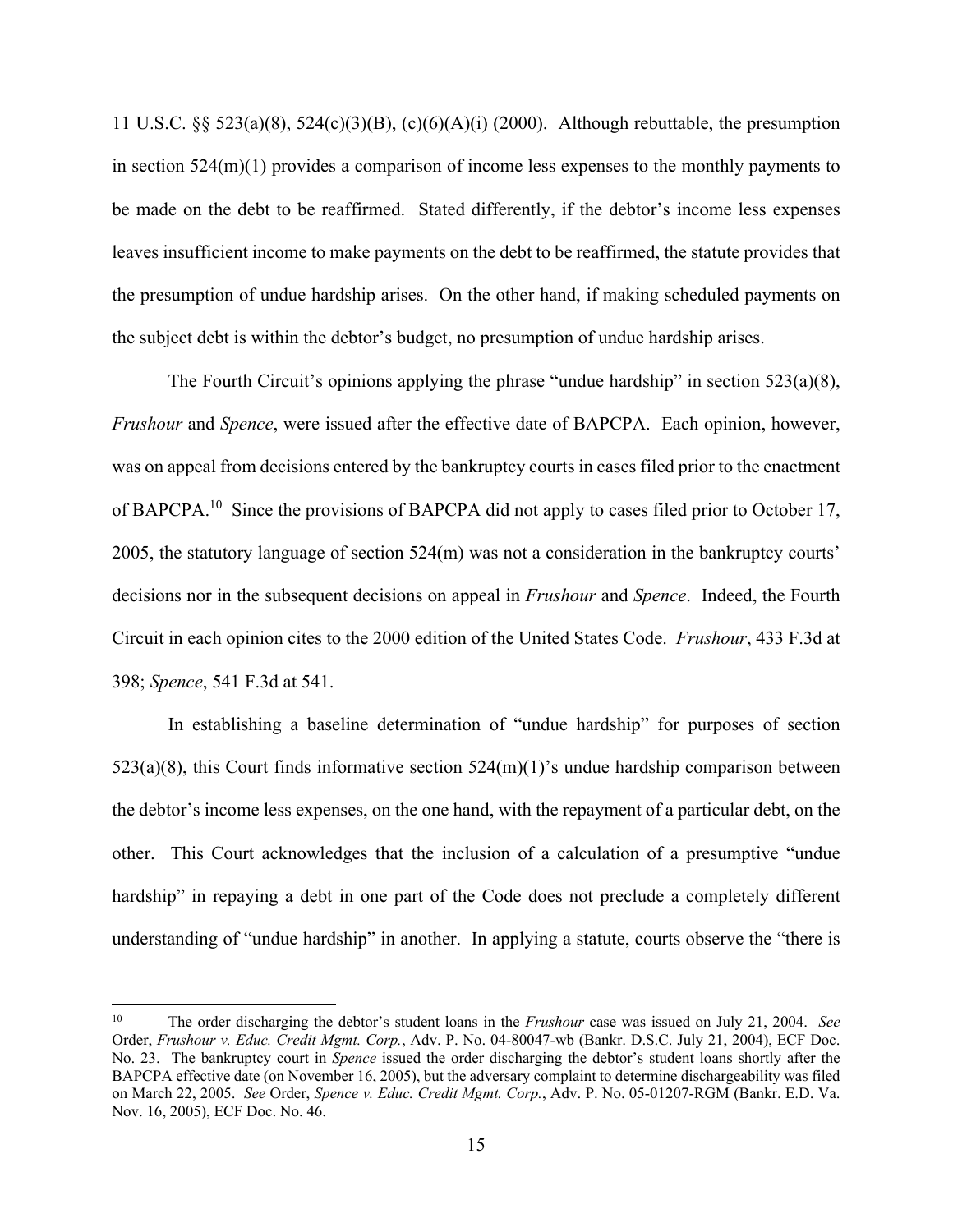a natural presumption that identical words used in different parts of the same act are intended to have the same meaning." *Atl. Cleaners & Dyers, Inc. v. United States*, 286 U.S. 427, 433 (1932). Yet, courts also remain mindful that "the presumption is not rigid and readily yields whenever there is such variation in the connection in which the words are used as reasonably to warrant the conclusion that they were employed in different parts of the act with different intent." *Id.* Here there appears to be at least some connection between the use of the phrase in section 523 and in section 524.

"Undue hardship" in both section  $523(a)(8)$  and section 524 focuses on the burden for a debtor in repaying a particular debt post-discharge. In both sections, Congress characterized the repayment hardship as "undue." Both sections compel a bankruptcy court to evaluate the facts and circumstances of each debtor's financial situation, and specifically whether the debtor has the ability to repay that particular debt, in determining if the debt should survive the granting of a personal discharge.

If Mr. Bell's student loan debt were analyzed under the language of section  $524(m)(1)$ , a presumption of undue hardship would arise. The difference between Mr. Bell's income less expenses is less than the payment amounts necessary to repay his student loans; hence under a section 524 analysis, repayment of the student loans would be presumed to be an undue hardship. If this were the inquiry, then absent rebuttal, this Court would be satisfied that not excepting his student loans from discharge would place an undue hardship on Mr. Bell. The inquiry before this Court, however, is whether, under section 523, excepting Mr. Bell's student loan debt from his bankruptcy discharge would place an undue hardship on him. And so, guided by *stare decisis*, to answer this inquiry, this Court will not look to the language of section 524 and instead will apply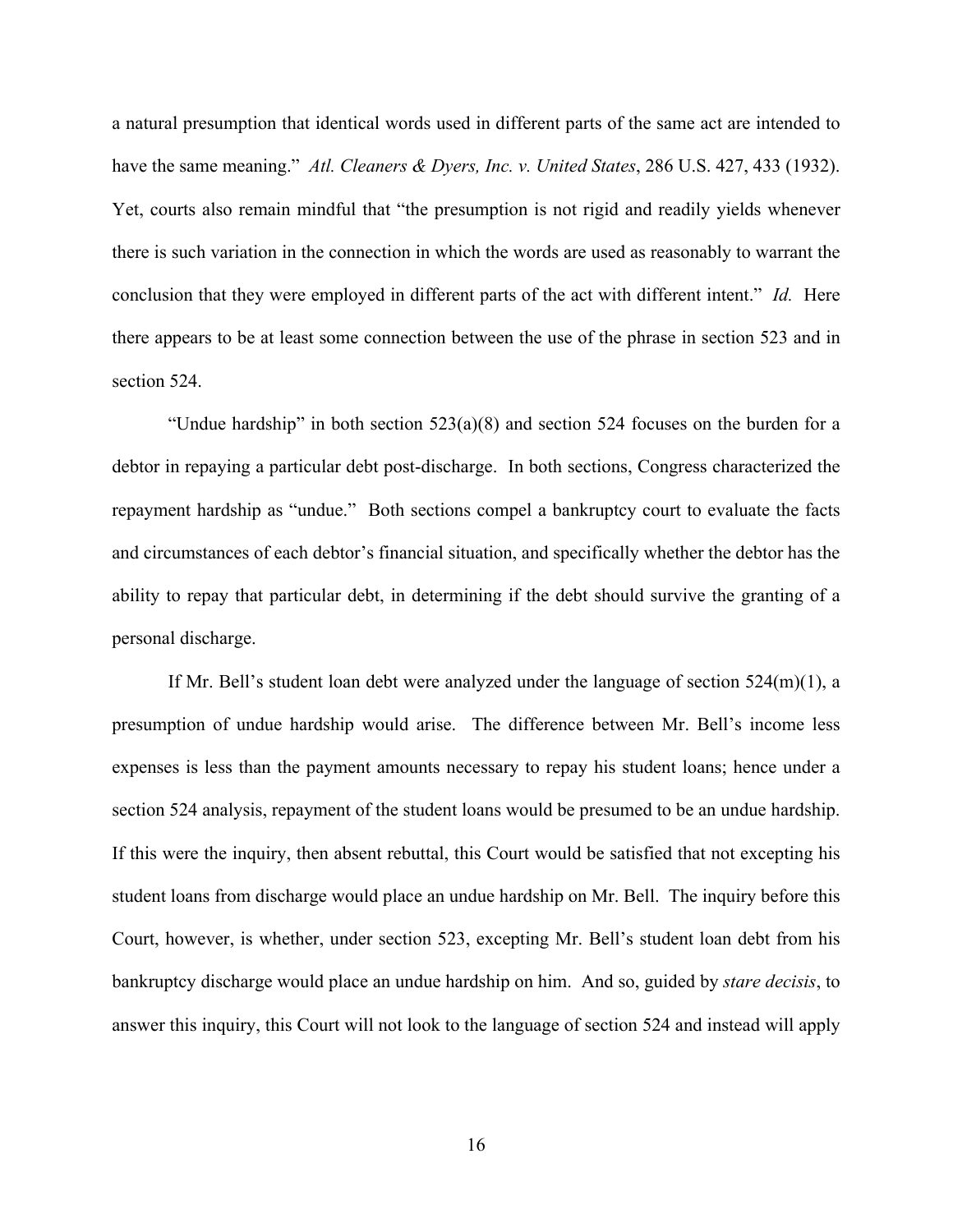the three criteria of the *Brunner* test to decide if Mr. Bell has shown that excepting his student loan

debt from discharge would impose an undue hardship on him.

 *Application of the* Brunner *Test to Mr. Bell* 

The *Brunner* test requires a debtor to establish by a preponderance of the evidence three "prongs":

(1) that the debtor cannot maintain, based on current income and expenses, a "minimal" standard of living for herself and her dependents if forced to repay the loans; (2) that additional circumstances exist indicating that this state of affairs is likely to persist for a significant portion of the repayment period of the student loans; and (3) that the debtor has made good faith efforts to repay the loans.

*Brunner*, 831 F.2d at 396.

 Based on the Fourth Circuit's application of the *Brunner* test, Mr. Bell must show all three of the *Brunner* prongs for this Court to discharge the student loan debt.

### **A. Prong One**

 The first prong of the *Brunner* test requires that the debtor show "that [he] cannot maintain, based on current income and expenses, a 'minimal' standard of living for [him]self and [his] dependents if forced to repay the loans." *Brunner*, 831 F.2d at 396. In this Court's Order dated March 30, 2021, this Court concluded that, after reviewing Mr. Bell's current income and expenses, as a matter of law he had satisfied prong one of the *Brunner* test. *See* Order at 10–11, ECF Doc. No. 44. Mr. Bell put forward evidence and argument demonstrating that he made every effort to reduce his monthly expenses from \$4,232 to \$3,963. Mr. Bell also showed, however, that his monthly income had decreased from \$4,472.25 to \$2,738 since the filing of his bankruptcy petition. *Id.* at 11. After reviewing the specifics of Mr. Bell's expenses and determining that, as a matter of law, they were not frivolous, this Court was satisfied that his unbalanced budget made it such that he could not maintain a minimal standard of living based on his current income and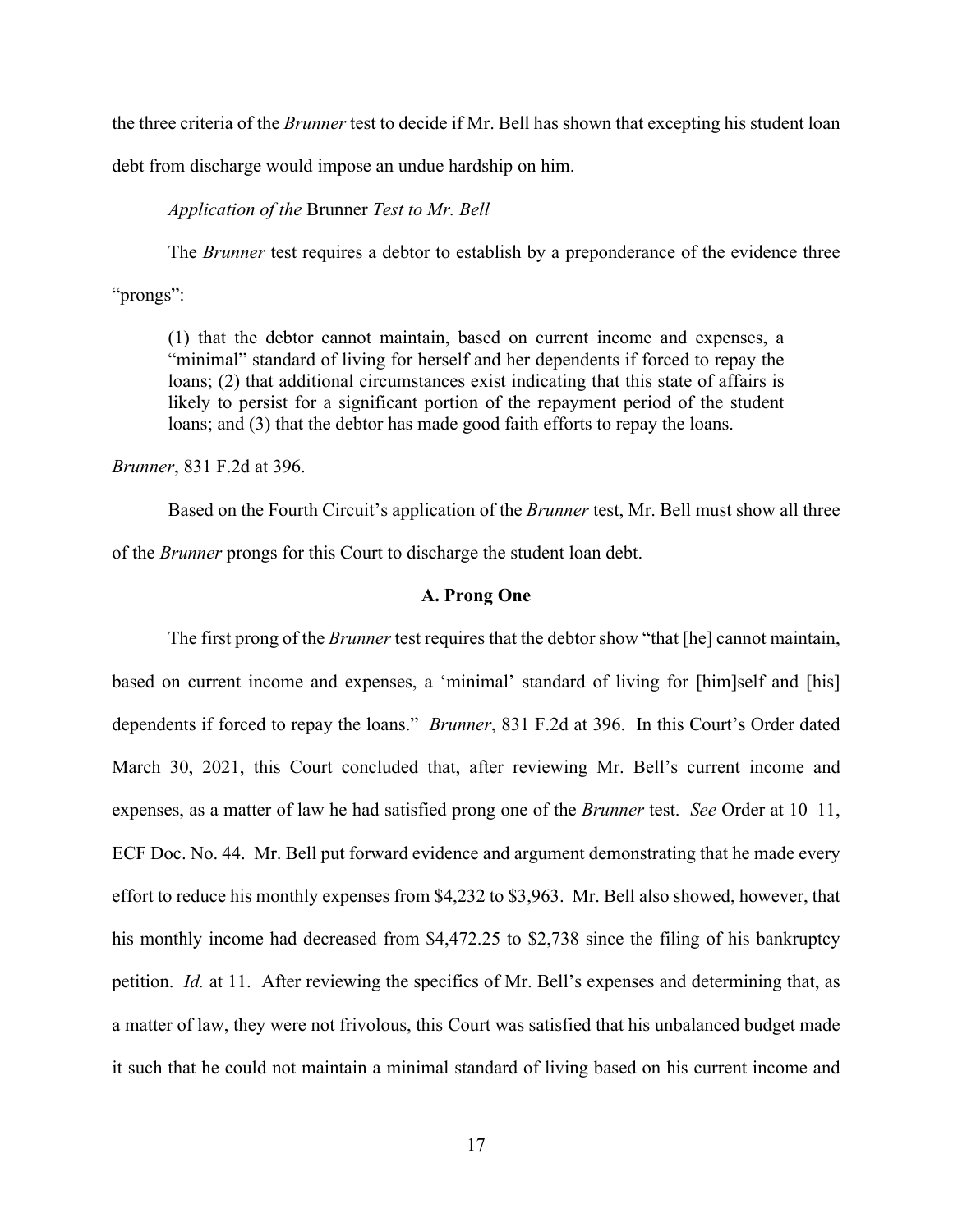expenses if forced to repay the loans. *Id.* This Court remains satisfied that Mr. Bell has met the requisite showing under prong one of the *Brunner* test, so this Court need not revisit prong one. At trial, the parties focused their arguments and evidence on prongs two and three of the *Brunner*  test. This Court will do the same in this Memorandum Opinion.

#### **B. Prong Two**

 Prong two of the *Brunner* test requires the debtor to show "that additional circumstances exist indicating that [the debtor's] state of affairs [under prong one] is likely to persist for a significant portion of the repayment period of the student loans." *Brunner*, 831 F.2d at 396. The test expressly requires a court to consider: (1) the debtor's current circumstances; (2) the likelihood that those circumstances will remain or persist; and (3) whether those circumstances are likely to persist during a significant period of the remaining term of the loan.

 The Fourth Circuit has said that this part of the "undue hardship" test requires the debtor to show a "certainty of hopelessness" that he will not be able to repay the loan. *See, e.g*, *Frushour*, 433 F.3d at 401. This language directs a court to consider the reasons the debtor is unable to pay the debt and whether such reasons are certain, rather than merely likely, to persist. It is another way of saying the second prong is met only if it is futile or unreasonable to suggest this debtor will in fact<sup>11</sup> be able to repay this debt during the term of the loans. *Brunner* directs a court to consider "the likelihood" that the debtor's current circumstances will remain not indefinitely but during "a significant period of the remaining term of the loan." In other words, under the *Brunner* test, the debtor is not required to prove that his circumstances will not ever improve. Mindful that the directive from this Circuit is to apply the *Brunner* test, this Court interprets the standard of

<sup>11</sup> This Court construes the language of *Frushour* consistent with a judge's duty to avoid speculation or supposition of possibilities not supported in the case record. Accordingly, this Court will consider the facts in the record without conjecture.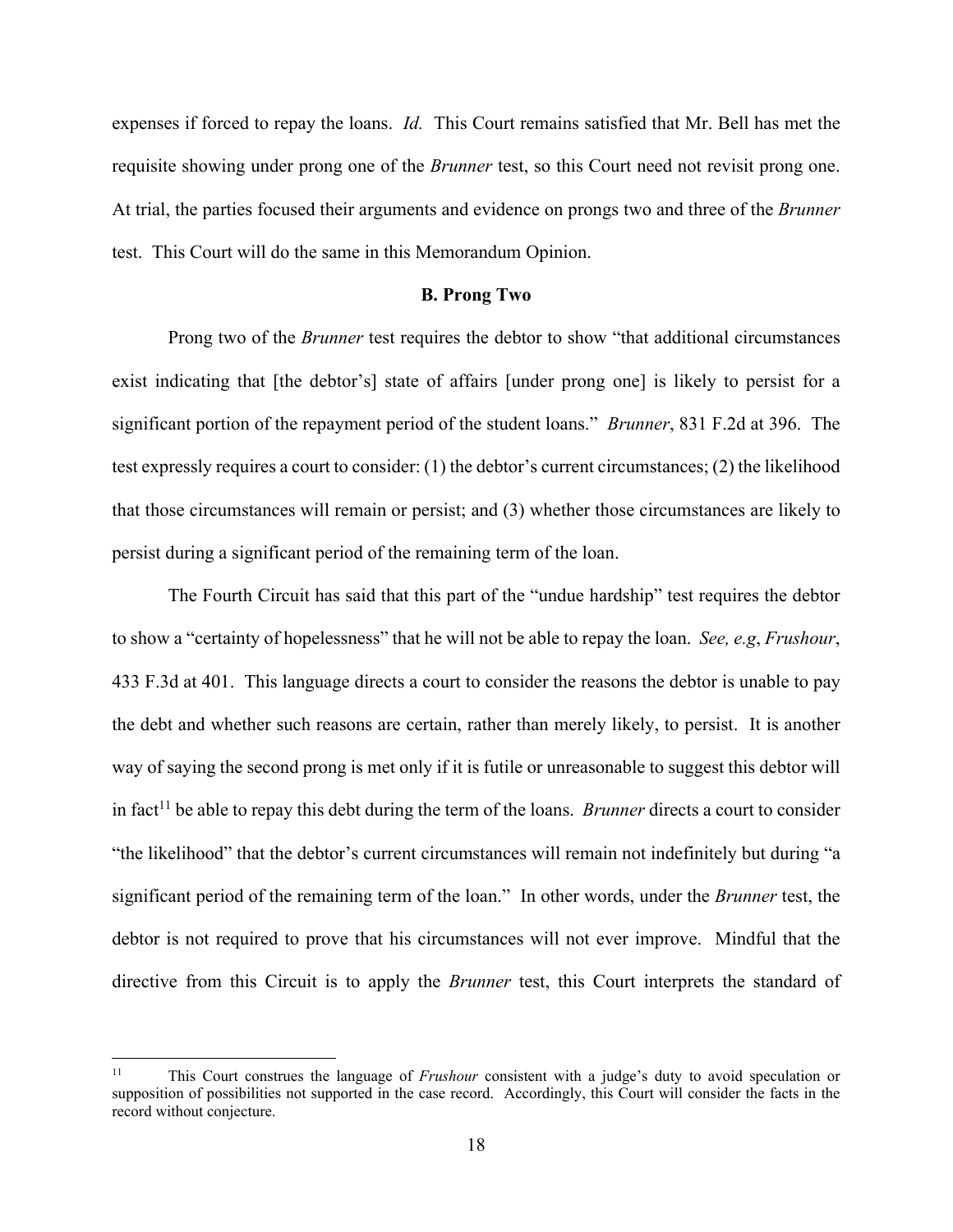"certainty of hopelessness" for the undue hardship requirement to necessarily pertain to whether it is a "certainty of hopelessness" that the debtor will not be able to repay the debt, not whether it is a "certainty of hopelessness" that a debtor's financial balance sheet will not at some point improve.

 In evaluating prong two of the *Brunner* test, this Court will consider the debtor's education, professional licenses, breadth of employment history, previous employment income versus current income, and effort to find a higher paying job*. See Frushour*, 433 F.3d at 401 ("Having a lowpaying job, however, does not in itself provide undue hardship, especially where the debtor is satisfied with the job, has not actively sought higher-paying employment, and has earned a larger income in previous jobs."). In so doing, this Court will evaluate whether his circumstances are not likely to improve during a significant portion of the repayment period, such that this Court may find his ability to repay the loans is a "certainty of hopelessness."

 Mr. Bell has a Master of Science degree from the University of Maryland and an MPA degree from Strayer University. Mr. Bell has previous and current employment history. His employment, with his education, has at times provided him with income between \$40,000 and \$50,000. *See* Statement of Financial Affairs, ECF Doc. No. 1 at 45, Case No. 19-50991 (Bankr. W.D. Va. Nov. 14, 2019) (showing that in 2017, Mr. Bell's total income was \$48,369; in 2018, Mr. Bell's total income was \$5845;<sup>12</sup> from January 1, 2019, to November 2019, Mr. Bell's total income was \$40,862); *see also* Resp. at 2–8, ECF Doc. No. 43.

 Since obtaining his MPA, Mr. Bell's income has fluctuated while he attempted to obtain higher or more stable income. As of 2013, he had a temporary position in customer service for the

<sup>&</sup>lt;sup>12</sup> During 2018, Mr. Bell was hired for a position with FEMA, but during the pre-employment process did not receive income. *See* Tr. at 30:2–9, 39:10–11. On the application for mandatory forbearance he signed on March 17, 2018, he reports total monthly taxable income as of that date as \$1326. Pl.'s Exs. at 44, ECF Doc. No. 46; Ex. E at 1, ECF Doc. No. 52-5.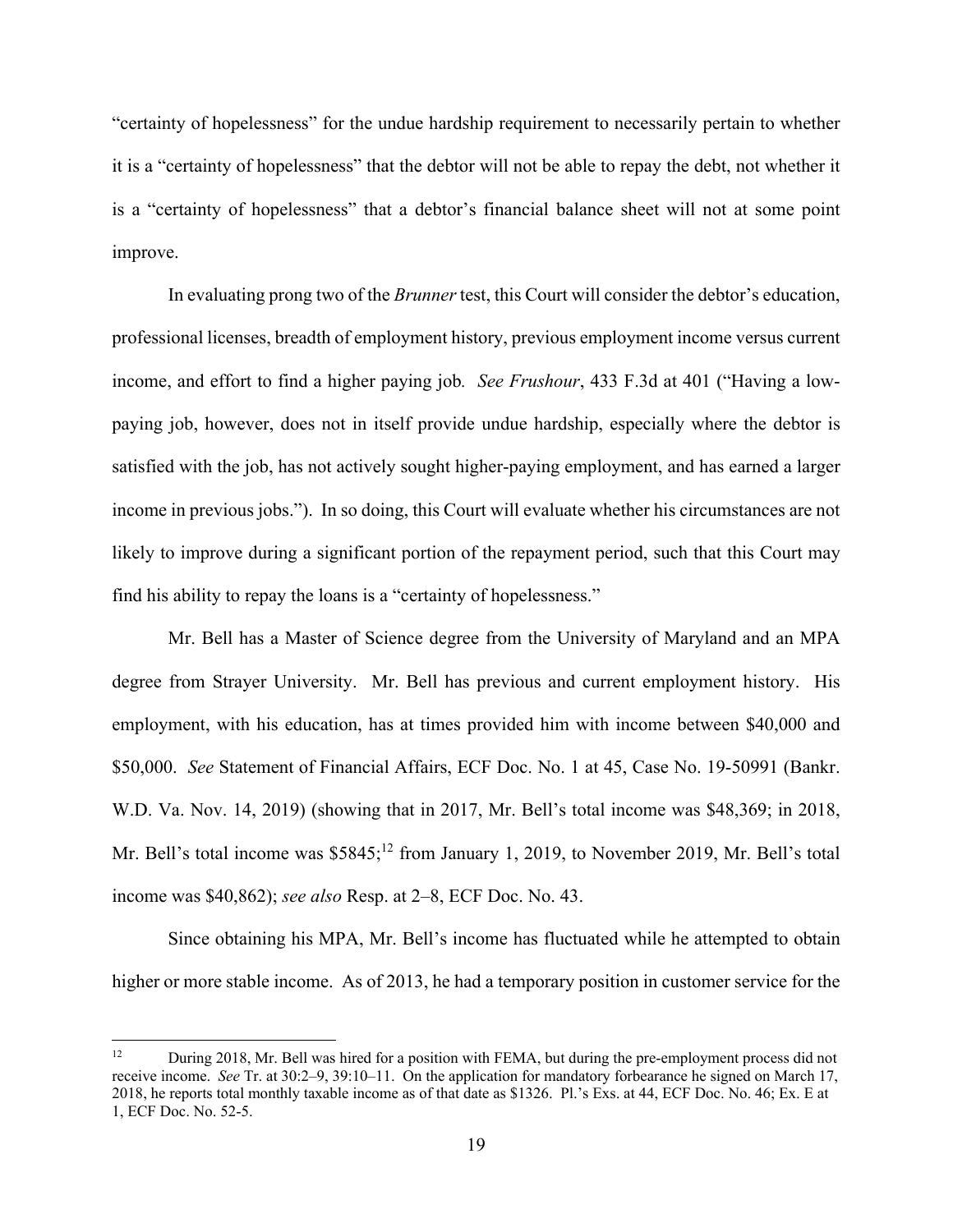SBA. The position was interim and did not include benefits. *See* Tr. at 36:10–19. He supplemented the SBA work with hourly wage work for the Environmental Protection Agency (EPA). *See* Tr. at 37:24–38:7, 38:19–39:5. Still looking for permanent employment with benefits, Mr. Bell engaged in a robust job search for public and private sector jobs ranging from lower skill to higher skill positions. *See* Pl.'s Exs. at 5–26, ECF Doc. No. 46. In 2018, Mr. Bell obtained a job with FEMA. *See* Tr. at 39:10–11. The position required extensive background checks and a lengthy pre-employment process. Tr. at 30:2–9. Mr. Bell described the position with FEMA as one with benefits and one that would "lead to a more permanent status." Tr. at 39:13–18. He thought the position would lead to a greater salary and a more beneficial retirement plan. "It was a GS-9 position, and I'd already had previous government experience so the likelihood was that I was going to be a GS-11 within a year, and so my income would have been like right around \$72,000 a year. So that was my goal." Tr. at 9:8–12. In 2019, Mr. Bell started working with FEMA in Winchester, Virginia, but at the end of his probation period, still in early 2019, he was placed on leave without pay. Tr. 14:3–5, 36:10–19. After losing the job with FEMA, he resumed his job search and continued to hunt for better employment even after accepting a position as a driver with Reston Limousine Service. *See* Tr. at 13:9–14:11. During the COVID-19 pandemic, when Mr. Bell's hours at Reston Limousine Service were drastically cut, Mr. Bell began work as a substitute teacher on an as needed basis. Tr. 15:4–10; *see* Pl.'s Mot. for Summ. J. at 8, ECF Doc. No. 37; Resp. at 37–38, ECF Doc. No. 43.

 When describing why he was not eligible for advancement or higher income with his current places of employment, Mr. Bell described the need to obtain certifications and licenses. *See* Tr. at 16:1–18:16.; Pl.'s Mot. for Summ. J. at 8, ECF Doc. No. 37. Mr. Bell is not eligible for full-time employment as a teacher (as contrasted from work as a substitute teacher) without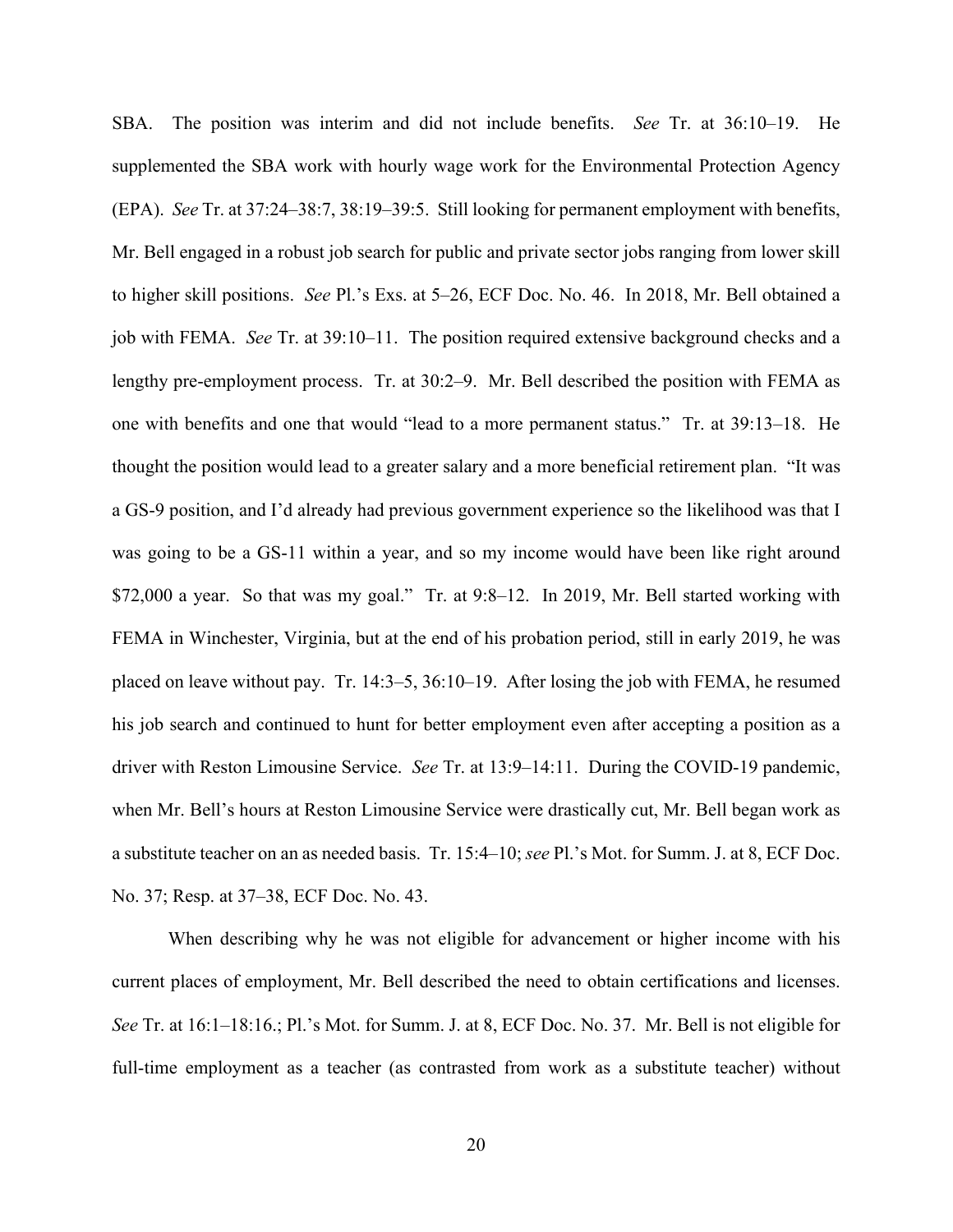certifications. *See* Tr. at 16:1–9; Pl.'s Mot. for Summ. J. at 8, ECF Doc. No. 37. Mr. Bell is not eligible for a higher salary as a driver without a Commercial Driver's License. *See* Tr. at 18:7– 16. Even with such certifications, however, Mr. Bell's income would likely be \$40,000–\$50,000 per year. *See* Tr. at 17:10–18, 18:17–22.

 Obtaining such certifications and licenses requires further education at an expense to Mr. Bell plus time to complete the education. *See* Tr. at 16:18–22:20. Mr. Bell urged this Court to recognize and consider the improbability that a senior citizen, aged 70 years or older, is hired for a long-term, career-track position, let alone actually stays in the workforce long enough to realize the advancement. *See* Tr. at 22:21–25:21, 60:17–61:4; Pl.'s Mot. for Summ. J. at 8, ECF Doc. No. 37.

 Mr. Bell's employment history, experience, and current skills render him qualified for work in customer service and employee management. *See* Tr. 51:1–53:4. It is unclear such work would render a salary high enough to permit Mr. Bell to repay his student loans based on his actual earnings from work in these fields. His employment history in this Court's record shows that Mr. Bell's actual earnings, with his skills and experience, did not provide him sufficient income to make the payments on the student loan debt. *See* Ex. C at 4, ECF Doc. No. 52-3; Resp., ECF Doc. No. 43 at 2–9; Statement of Financial Affairs, ECF Doc. No. 1 at 45, Case No. 19-50991 (Bankr. W.D. Va. Nov. 14, 2019).

 Mr. Bell provided to this Court support showing the strong but unsuccessful attempt to secure employment income sufficient to permit him to repay the student loans. *See* Pl.'s Exs. at 5–26, ECF Doc. No. 46. Mr. Bell explained his efforts to obtain employment with higher salary potential or career advancement. *See* Tr. at 13:7–15:25. Mr. Bell told this Court about the physical challenges of sustaining work in his later years, as well as the limited opportunities for high income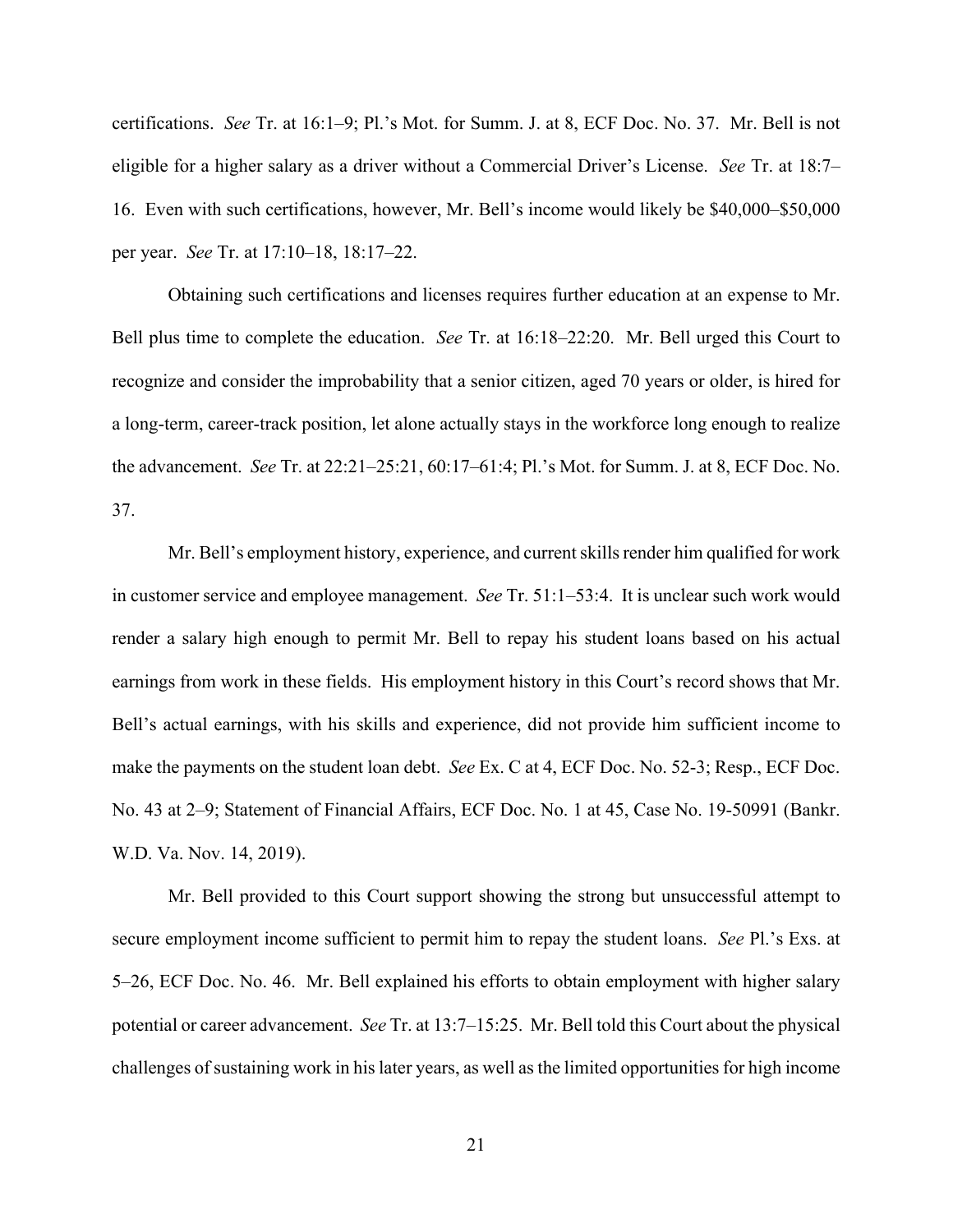work in his later years. Tr. at 20:11–25:20. The record shows undeniably that during the nearly ten years since Mr. Bell obtained his student loans, he sought career advancement employment opportunities. The record shows he has had no success, despite his education.

 In considering whether Mr. Bell's state of affairs is likely to persist during the remaining years of the repayment period, this Court is persuaded by the uncontroverted evidence<sup>13</sup> showing the salary ranges available to Mr. Bell during this time period. Mr. Bell continues his employment with Reston Limousine service as a contract driver. With additional training and a Commercial Driver's License, he could advance his income to "\$40,000 or so a year . . . if [he] could do the job at all." Tr. at 18:22–23. Even at that income, he would be unable to pay the monthly loan payment of \$1,176.40, let alone repay the \$109,983.88 (and growing) total indebtedness during the remaining years of the repayment period. *See* Joint Stip. of Facts ¶ 1, ECF Doc. No. 27; Ex. G at 1, ECF Doc. No. 52-7.

 Mr. Bell is also currently working as a substitute teacher. He is pursuing full-time work as a teacher. Tr. at 15:7–19:21. His income as a substitute teacher is currently \$150 per day, four days per week or "right around \$2,200 a month" gross income, and "around \$1,600 to \$1,800" net income. Tr. at 17:19–18:6. Such income is not enough to pay the \$1,176.40 monthly loan payment or repay the \$108,983.88 debt during the repayment period. *See* Joint Stip. of Facts ¶ 1, ECF Doc. No. 27; Ex. G at 1, ECF Doc. No. 52-7. Mr. Bell emphasized his desire to obtain full-time work and willingness to seek the necessary certifications for such employment, including efforts to obtain a grant to cover the expense. Even if he can do all this, at best, his income will likely be "somewhere around \$40,000 or \$50,000 a year." Tr. at 17:14–18. Such potential, however, is not

<sup>&</sup>lt;sup>13</sup> The DOE did not contest the facts or Mr. Bell's evidence. Counsel for the DOE demonstrated patience and leeway in permitting Mr. Bell a full opportunity to prove his complaint. As such, no evidentiary or procedural objections were raised. The DOE instead focused its contest over the application of the law to Mr. Bell's facts.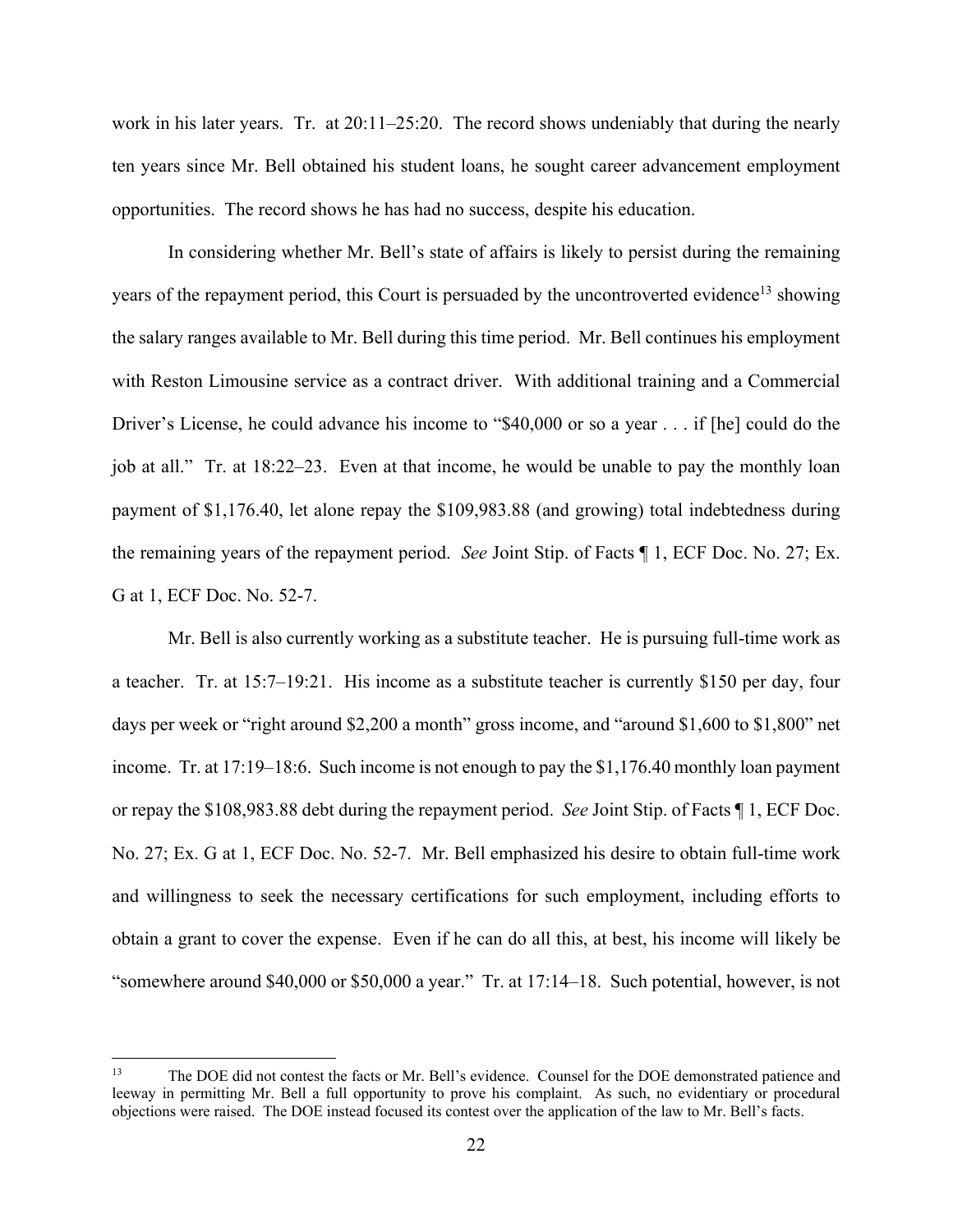likely to occur during the remaining years of the repayment period.<sup>14</sup> Even if it does, it is not sufficient to pay the standard monthly payment or repay the loan during the repayment period. Attempting to make such student loan payments, even assuming the most optimistic income projections, would impose an undue hardship on Mr. Bell.

 Mr. Bell emphasized his objective to obtain a GS-11 position. Under the GS-11 Pay Scale for 2021, the "[s]tarting salary for a GS-11 employee is \$55,756.00 per year at Step 1."15 This equates to gross monthly income of \$4,646.33.<sup>16</sup> He believed such position would render income of \$72,000. Even with that income, it is not likely that he could repay the indebtedness during the repayment period, whether that period be the remaining years of the ten-year repayment period or the remaining years of a twenty-year term under the income-based repayment plan. Mr. Bell believed a position with the federal government not only would lead to a GS-11 salary but also would include benefits and a retirement plan. His belief was not realized. It is futile at this point to expect it to occur in his future, given Mr. Bell's age.

 Income in the range available to Mr. Bell as a teacher, a limousine or licensed commercial driver, a customer service manager, or a GS-9 federal employee is not sufficient to pay the indebtedness during the remainder of the repayment period, let alone to pay the indebtedness and maintain a minimum standard of living. For example, Mr. Bell's employment with FEMA was at

<sup>&</sup>lt;sup>14</sup> The record is unclear as to the term of the repayment period. The loans originally had a ten-year repayment period. The forbearances may have extended this repayment period. Mr. Bell's income-based repayment plan ("IBRP") carries a plan period of 20 years, but it is unclear in this record when that plan period commenced, or whether the IBRP term is the "repayment period" under the *Brunner* test, especially when the IBRP is not a repayment mechanism. The *Brunner* test was written at a time when alternative, income-based repayment plans for federal student loans did not exist; similarly, the Fourth Circuit adopted the *Brunner* test at a time when these repayment plans were unavailable. This new development has added more complexity to prong two's legal analysis, and begs the question—may the Department of Education effectively modify prong two's analysis by developing alternative, extended repayment plans?

<sup>15</sup> *GS-11 Pay -2021 Federal GS Payscale*, FEDERALPAY, https://www.federalpay.org/gs/2021/GS-11.

<sup>16</sup> *Id.*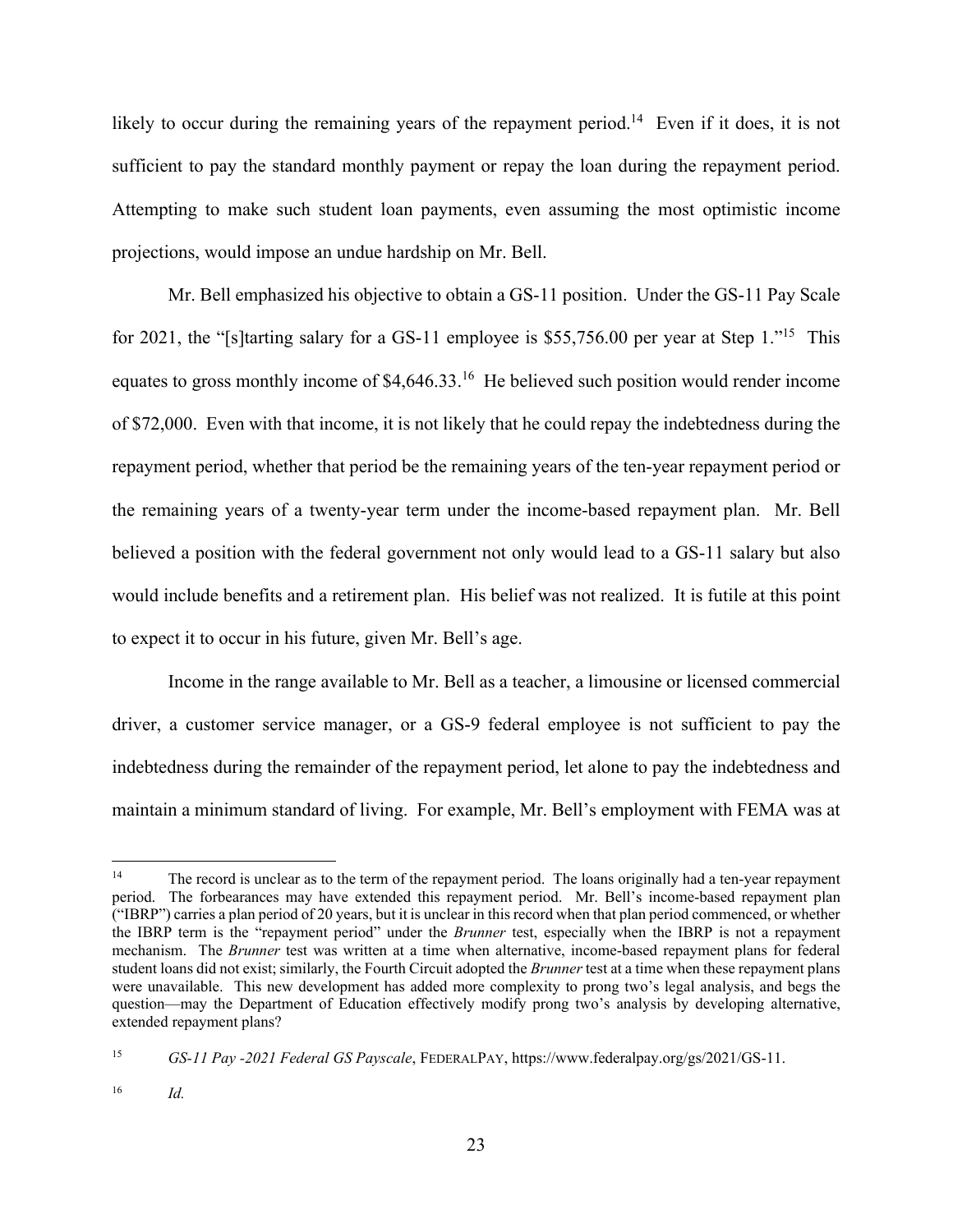a GS-9 paygrade. *See* Tr. 37:12–14. Under the GS-9 Pay Scale for 2021, the "[s]tarting salary for a GS-9 employee is \$46,083.00 per year at Step 1, with a maximum possible base pay of \$59,907.00 $^{17}$  The starting pay equates to a gross monthly income amount of \$3,840.25. <sup>18</sup> The student loan debt has now become over \$100,000 and accrues interest of \$14.70 per day. The student loan monthly payments, based on the current principal and interest balance, require monthly payments of at least  $$1,176.40$ <sup>19</sup> Nearly 33% of the loan balance is interest. Payments must first be applied to interest before application to principal, whether under standard repayment terms or an income-based repayment plan; so, it is unclear at what point the payments will repay the principal or what period is necessary to repay the loan. *See* 34 C.F.R. § 682.209(b)(1); 34 C.F.R.  $\S 682.215(c)(1)$ .

 At the end of the day, the debtor's education, employment history, employment income, current income, efforts to find higher paying jobs, and lack of professional licenses support a finding that Mr. Bell's current financial circumstances are not likely to improve enough to permit him to make loan payments on the debt, much less repay the debt. *See Frushour*, 433 F.3d at 401. The debtor's education by itself has not led to sufficient income to repay the rapidly growing student loan debt, and nothing in the record shows or supports a finding that Mr. Bell's education is likely to lead to a material change. His lack of professional licenses limits his salary options and potential. His employment history and previous income show he has had financial hardship and debt burden rather than an ability to repay the loans. His efforts to find higher paying jobs have been stalwart yet unsuccessful.

<sup>17</sup> *GS-9 Pay -2021 Federal GS Payscale*, FEDERALPAY, https://www.federalpay.org/gs/2021/GS-9.

 $18$  *Id.* 

<sup>&</sup>lt;sup>19</sup> This Court uses this figure as an example amount; the DOE's April 3, 2019, letter to Mr. bell noted that this amount (\$1,176.40) would be Mr. Bell's monthly payment amount if he failed to recertify or no longer had a partial financial hardship as of May 2020. *See* Ex. G at 1, ECF Doc. No. 52-7.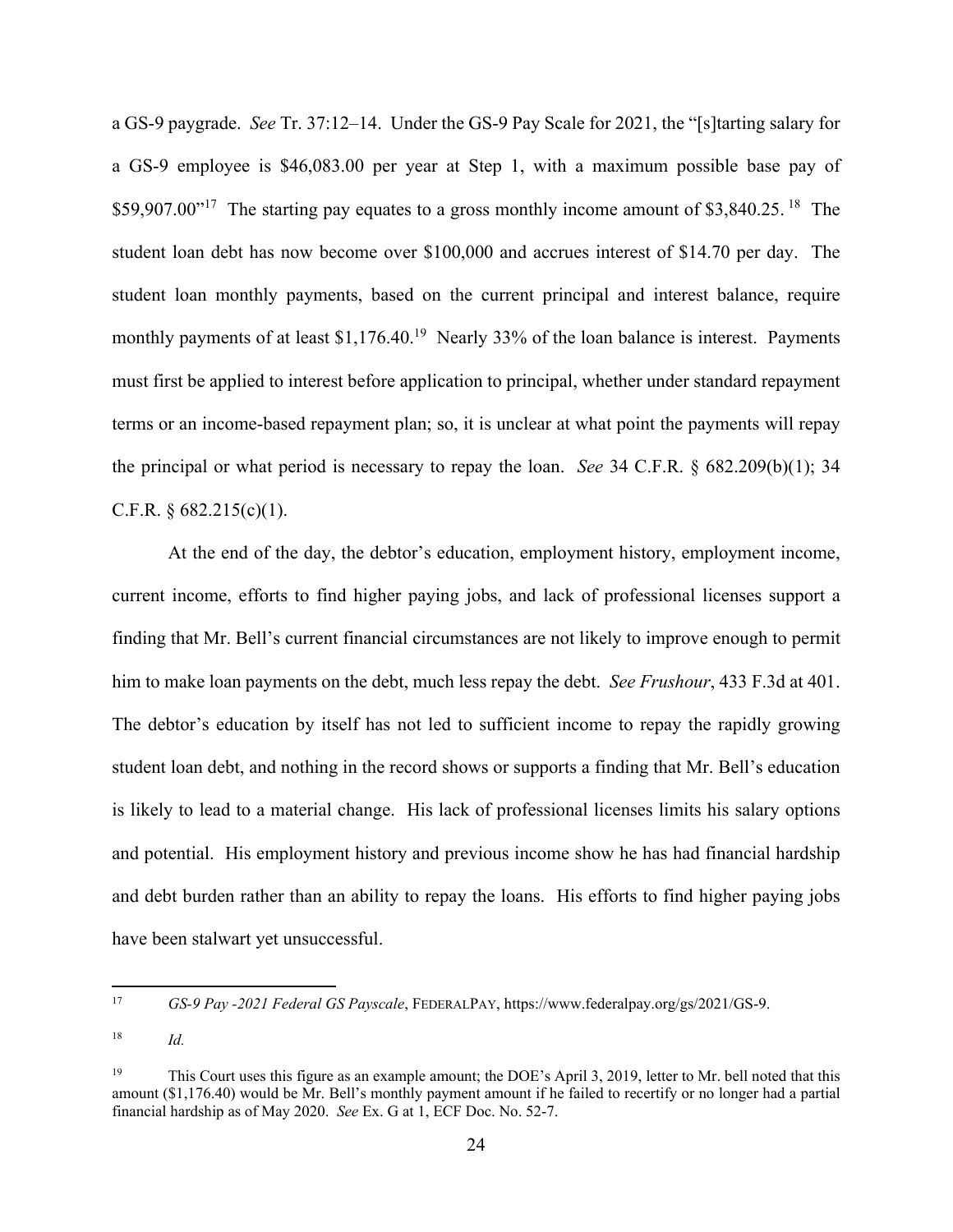Mr. Bell's state of affairs has persisted during the entire repayment period to date. The evidence Mr. Bell has filed with this Court coupled with his testimony persuades this Court that his state of affairs is likely to persist during the balance of the repayment period. This Court finds Mr. Bell has satisfied prong two of the *Brunner* test. It is futile to expect Mr. Bell will repay the loans because he will not obtain income in amounts necessary to repay the loans during the balance of the repayment period, and certainly not repay the loans while maintaining a minimum standard of living. Given the outstanding amounts of the loans and the interest rates, even with the best salary Mr. Bell can obtain, and even if he works long into his 70s and 80s, he will not be able to maintain a minimum standard of living and repay the indebtedness, which continues to grow daily. Given these facts, Mr. Bell's ability to repay this debt is certainly hopeless.

 The DOE, in both its pleadings and arguments at trial, focused largely on the availability of its income-based repayment plan. Mr. Bell is participating in such a plan. This income-based repayment plan allows Mr. Bell to make payments of zero dollars per month on his student loans based on his current income. Under this plan, Mr. Bell's monthly payment will be zero dollars per month unless his income rises to a level sufficient, in the DOE's opinion, to make payments on his student loans. All the while, interest continues to accrue on the loans. Mr. Bell must recertify every year while he is under this plan. After 240 months in this plan, Mr. Bell may qualify for forgiveness of the remainder of his student loans. *See, e.g.*, Joint Stip. of Facts ¶¶ 5–6, ECF Doc. No. 27. If Mr. Bell receives such forgiveness, he stands to face tax liability on the total amount of debt forgiven (including the interest accrued over the twenty-year period), which he would not face with a discharge of the debt in bankruptcy. *See* 26 U.S.C. §§ 61(a)(11), 108(f), 108(a)(1)(A).<sup>20</sup>

<sup>&</sup>lt;sup>20</sup> Mr. Bell estimates if he participates in the program for its entirety, the total student loan debt will have increased to approximately \$402,576. Whether the total loan balance increases to that amount or stays the same, the discharge of indebtedness income and tax liability will be substantial.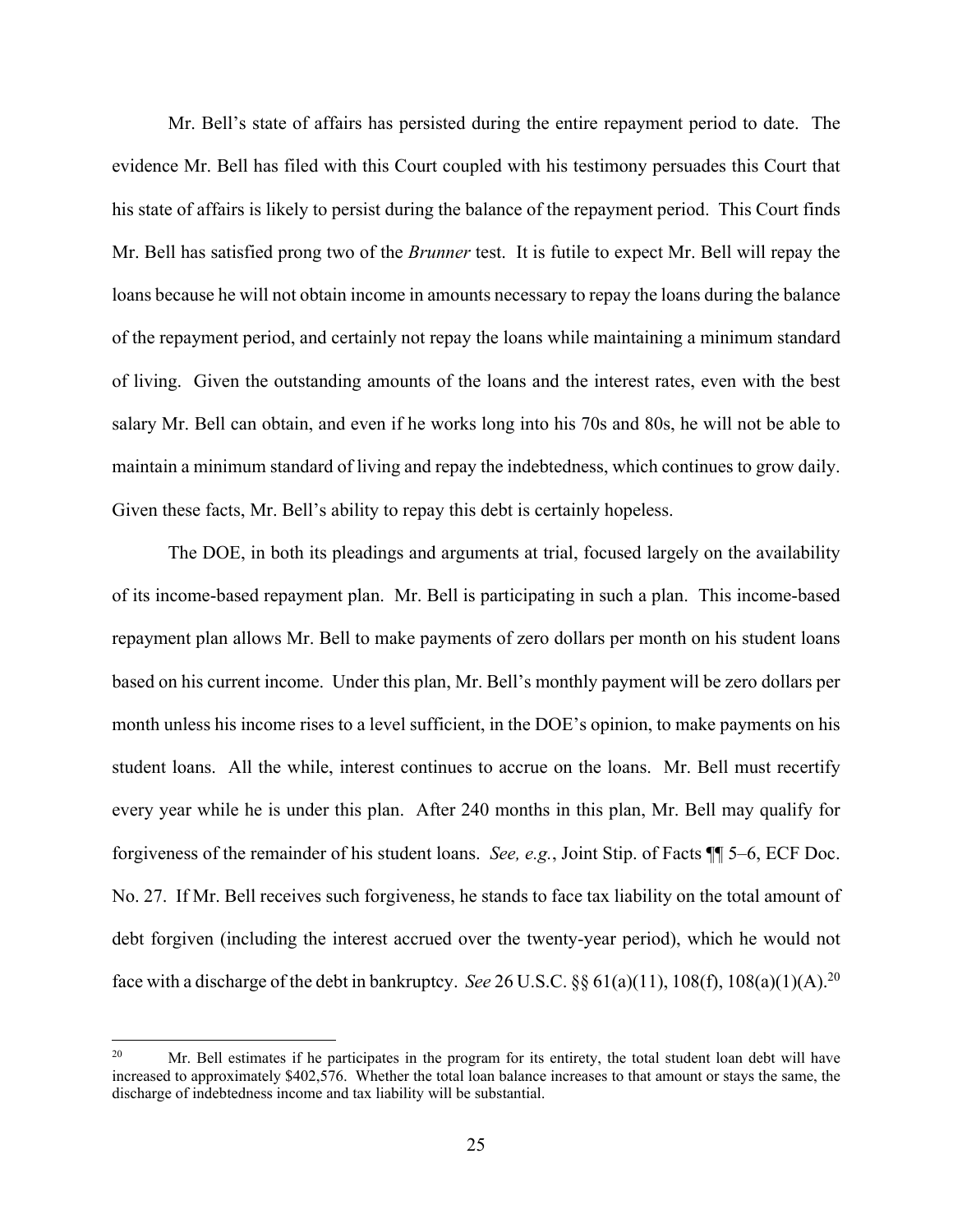If he does not participate in the program, he must obtain sufficient disposable income to pay the interest and principal to pay the debt during the remaining term of the loan, which will require significantly higher income than he has currently, has had, or will be able to obtain.

 The DOE argues that the simple availability of this alternative repayment plan calls for a finding that Mr. Bell does not satisfy prong two. Based on Mr. Bell's current circumstances, the DOE allows him to make monthly payments of zero dollars. In the event his circumstances change for the better, which has been shown to be very unlikely, the DOE will require him to make payments based on his improved circumstances.<sup>21</sup>

 The *Brunner* test focuses on repayment of the student loan. Payment of zero dollars a month under a separate program cannot fairly be considered a repayment of the loan. In other words, the inquiry is not whether participation in a repayment program for twenty years for an ultimate forgiveness would be an undue hardship; the inquiry according to the *Brunner* test is whether *repayment* of the loan over the repayment period would be an undue hardship.

 Plus, section 523(a)(8) exists for a reason. Congress did not eliminate the ability to obtain a discharge of student loans in bankruptcy under section 523(a)(8) by devising alternative statutory repayment programs for certain federally guaranteed loans. It is hard to imagine a debtor who would qualify for a discharge under section 523(a)(8) but who would not also qualify for an income-based repayment plan at zero dollars per month. If this Court were to accept the DOE's argument on this point, section 523(a)(8) would be rendered essentially meaningless—the DOE

<sup>&</sup>lt;sup>21</sup> The DOE suggested that Mr. Bell may be able to make partial payments at some point in his future. Even if Mr. Bell submits partial payments, those partial payments will not repay the debt. Partial payments will not stop the interest and growth of the debt. Partial payments will not reduce the burden on the DOE from servicing the debt. Partial payments will not reduce the expense on the DOE for issuing statements, requests for certification and documentation in support, processing the same, reviewing and evaluating the same, and responding on the same. For that matter, zero-dollar monthly payments impose a burden on the DOE without any benefit of repayment.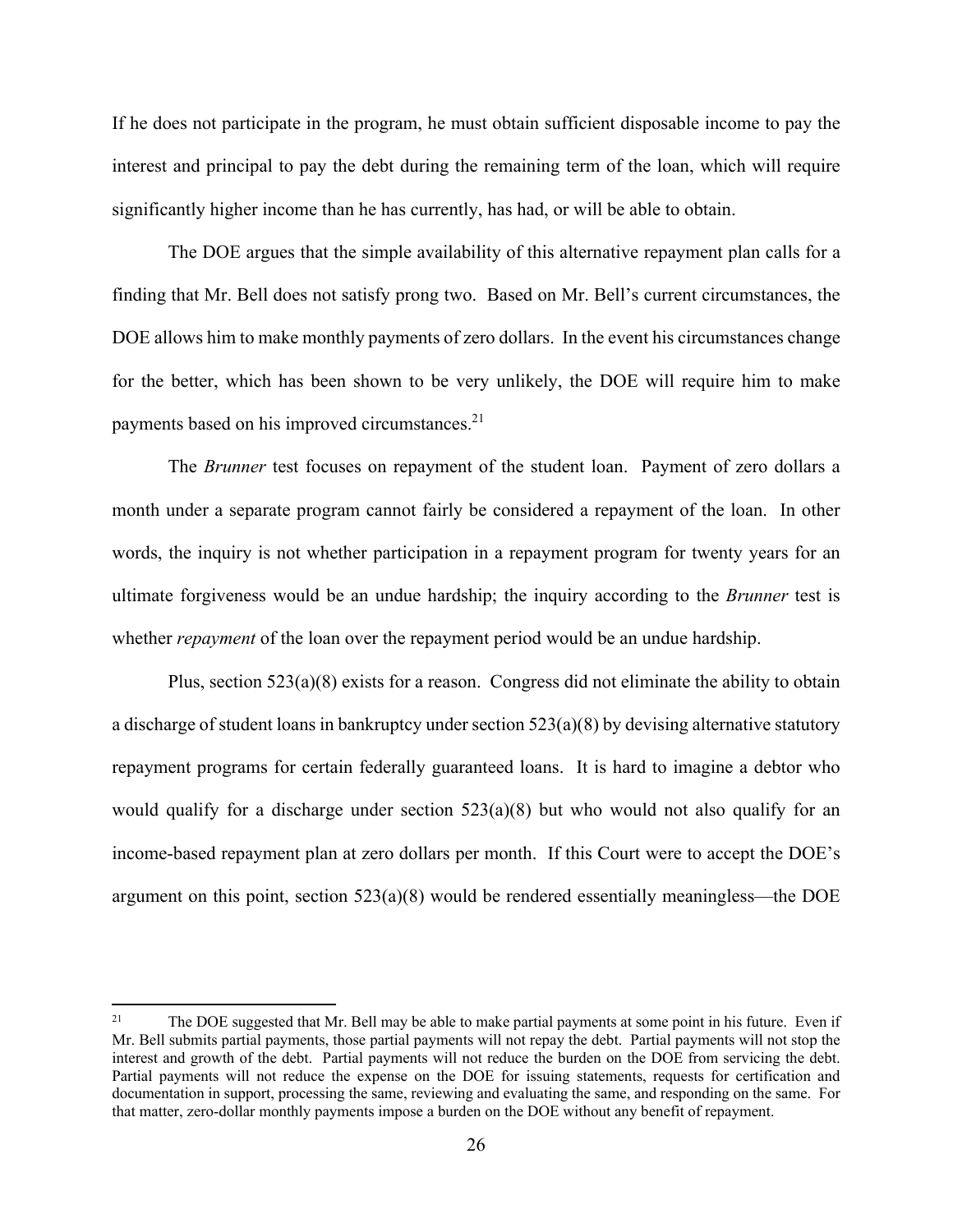could prevail in any case involving section  $523(a)(8)$  by simply offering the debtor an alternative repayment plan like it did for Mr. Bell.

Section  $523(a)(8)$  should not be rendered meaningless when the debtor is offered a repayment plan at zero dollars per month. This Court considers Mr. Bell's ability to *repay* the loan, which is not the same as deferring repayment by characterizing current "payments" as zero. Mr. Bell's student loan debt is increasing day-by-day as interest continues to accrue while he participates in this income-based repayment plan at zero dollars per month. This Court joins Judge Benjamin A. Kahn of the Bankruptcy Court for the Middle District of North Carolina in refusing to "jump the logical chasm necessary to conclude that no payment constitutes repayment, regardless of the title that the lenders choose to give to a program that excuses the debtor from repaying [his] loans." *Nightingale v. N.C. State Educ. Assistance Auth. (In re Nightingale)*, 529 B.R. 641, 650 (Bankr. M.D.N.C. 2015).

 Moreover, this Court finds that participation in this income-based repayment plan for twenty-years—into Mr. Bell's late-eighties—imposes hardships regardless of whether his minimum payment remains at zero dollars per month. These hardships include the practical difficulties of re-certifying his income and expenses every year as he continues to near the age of ninety and "the continuing growth of the total debt (due to deferral of payment) over the course of the plan, the debtor's ability to obtain future credit, and the mental and emotional impact on the debtor of the mounting debt." *Swafford v. King (In re Swafford)*, 604 B.R. 46, 52 (Bankr. N.D. Iowa 2019).

 This Court finds that Mr. Bell has met the second prong of the *Brunner* test. This Court has evaluated the evidence presented by Mr. Bell at trial in determining whether he made an adequate showing to satisfy prong two; the fact that he is participating in an income-based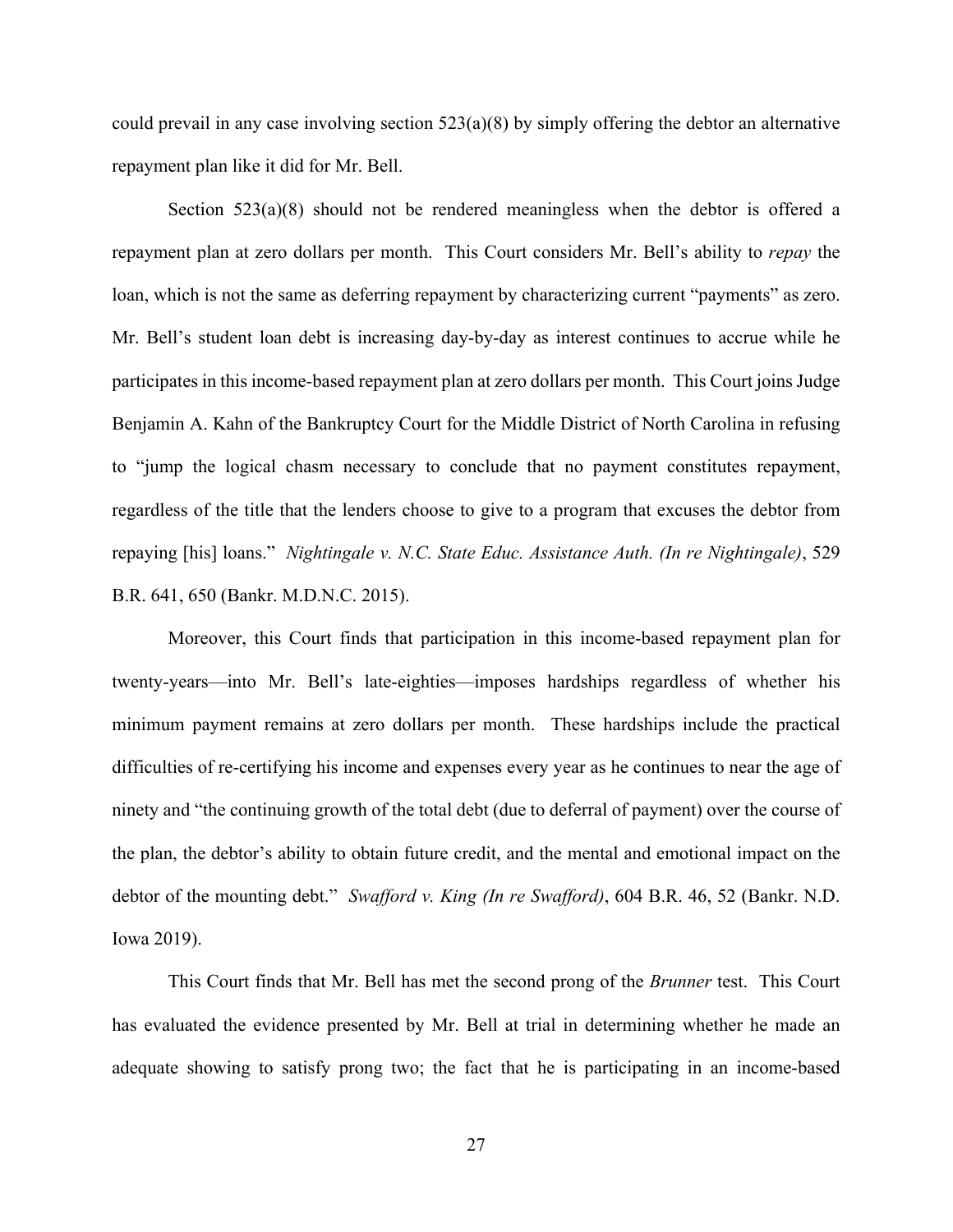repayment plan that requires no payments and allows for forgiveness after twenty years is not determinative of his certainty of hopelessness of repayment of the debt. If anything, Mr. Bell's participation in this program—as discussed below—is an indicator of Mr. Bell's good faith in satisfaction of prong three of the *Brunner* test.

### **C. Prong Three**

After the debtor has proven the first two requirements of the *Brunner* test, he then must satisfy the third element of the test to permit a bankruptcy court in this jurisdiction to discharge his student loans. Under the third prong of the test, this Court must find that the debtor has "made a good faith effort to repay the student loans." *Frushour*, 433 F.3d at 400; *Brunner*, 831 F.2d at 396.

 The parties dispute whether Mr. Bell has satisfied this prong. On the one hand, the DOE points to the accepted fact that Mr. Bell has not made any payments on the student loans at issue at any point since graduating from Strayer University. On the other hand, Mr. Bell points to the accepted facts that he has remained in communication with the DOE, pursued his options to avoid defaulting on the student loans, and has done all that was required of him to ensure his loans remained either in forbearance or under a repayment plan. Mr. Bell submits that the fact he has made no payments towards his student loans is not determinative of his good faith—particularly when the DOE has admitted that Mr. Bell was eligible for the forbearances and zero-dollar payment plans granted to him. On top of this, Mr. Bell notes his unsuccessful attempts to secure employment sufficient to allow him to make payments on the loans.

 This Court has been provided with no case law holding that the debtor make a certain number of payments on his loans to demonstrate a good faith effort to repay the loans. This is particularly so when the debtor's circumstances qualify him for forbearance of his loans and a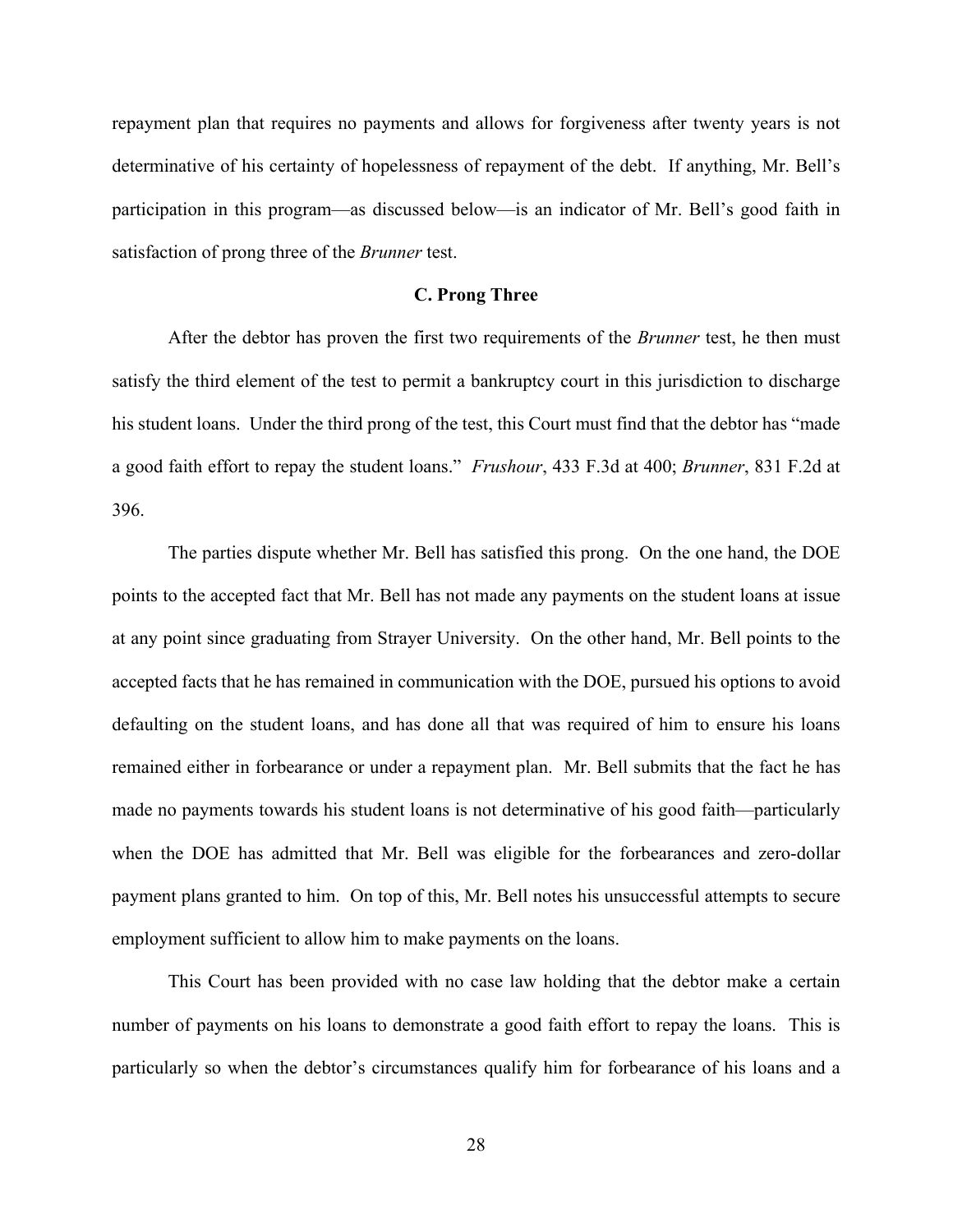zero-dollar payment plan. In other words, "[t]he failure to have made any repayments on a student loan is not a litmus test for good faith under the third prong of the *Brunner* test. The good faith determination depends on the reasons why the Debtor did not make the payments." *Roundtree-Crawley v. Educ. Credit Mgmt. Corp. (In re Crawley)*, 460 B.R. 421, 446 n.36 (Bankr. E.D. Penn. 2011).

 The DOE granted Mr. Bell's requests for forbearances and placed Mr. Bell into a zerodollar payment plan because his circumstances rendered (and continue to render) him unable to make payments on the loans. *See* Ex. B at 5, ECF Doc. No. 52-2; Ex. C at 5, ECF Doc. No. 52-3; Ex. D at 5, ECF Doc. No. 52-4; Ex. E at 6, ECF Doc. No. 52-5; Ex. G at 1, ECF Doc. No. 52-7. The DOE now argues, despite this financial hardship, his failure to tender payments while the loans were in forbearance or under a zero-dollar payment plan shows a lack of good faith. The DOE cannot reasonably argue that Mr. Bell has intentionally caused his circumstances rendering him unable to make payments on the loans. This Court finds no indication that Mr. Bell deliberately chose to live on the edge of homelessness to avoid repaying his student loans.

 This Court finds Mr. Bell made no payments on the loans because his financial situation simply rendered him unable to do so. Mr. Bell qualified for programs offered by the DOE to allow him to forego making payments so that he could afford to live. Mr. Bell took advantage of those programs. This Court finds that Mr. Bell's efforts to secure employment, continued communication with the DOE with respect to his loans, and his successful requests for forbearances and alternative repayment programs indicate Mr. Bell's good faith efforts to repay the loans. Rather than completely ignoring the loans, Mr. Bell remained on top of the administration of his student loans for the entirety of their existence and only requested a discharge of the student loans when his insolvency forced him to file bankruptcy in this Court.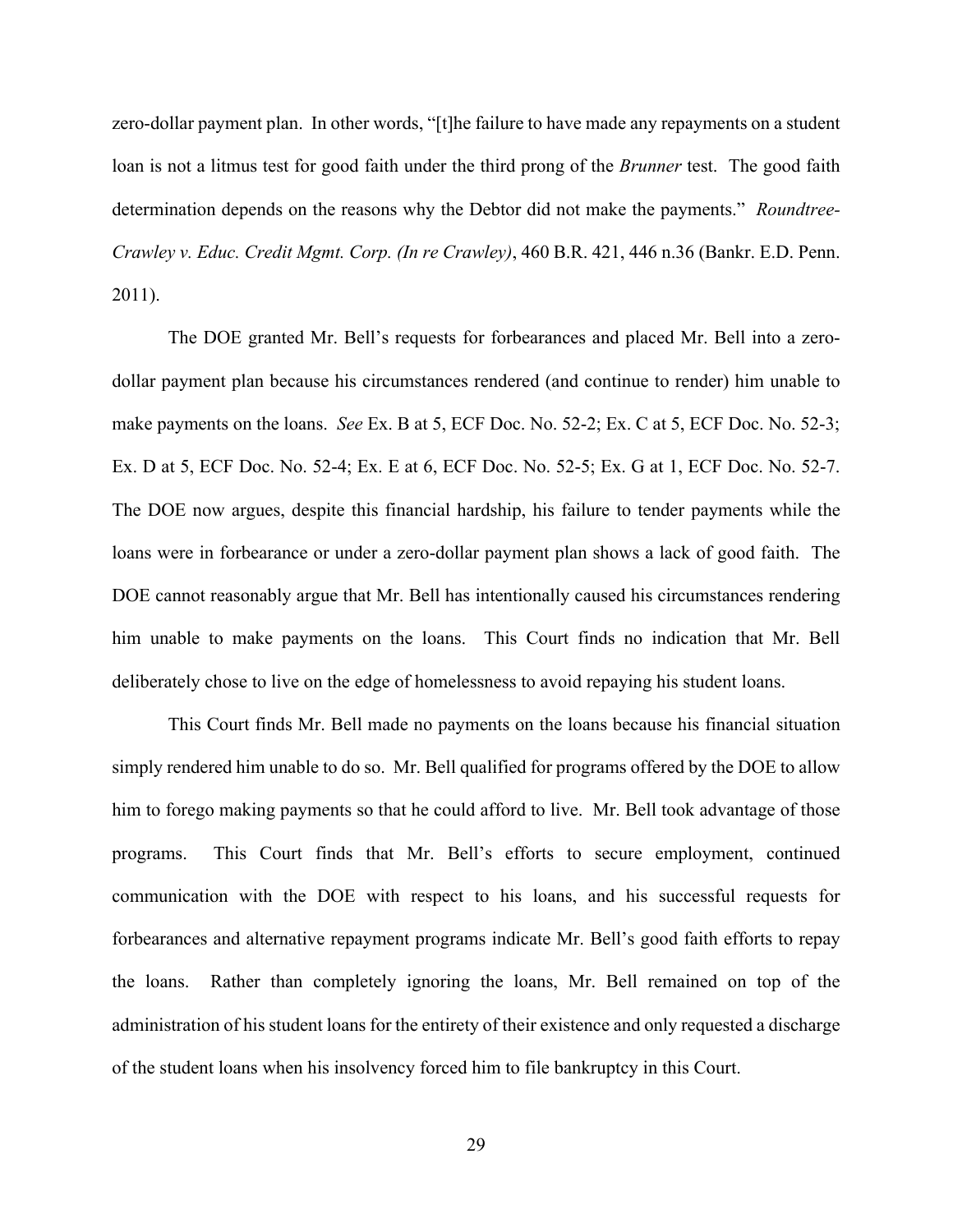Mr. Bell's good faith is reflected in his pleas to this Court:

I took this thing very seriously. . . . I've tried to get the employment to repay the loan. It was never ever an intention of mine to borrow this money and walk away from the loan, get the job and walk away from the loan. Why would a person sixty years old work all day and then work all night to get a job for nothing? I mean, I was earnestly trying my best to get myself in a position to where I would have a decent job with a retirement program . . . .

Tr. at 59:8–16.

 Mr. Bell has made good faith efforts to repay the student loans. Thus, Mr. Bell has met prong three of the *Brunner* test.

# **CONCLUSION**

 Section 523(a)(8) does not outright forbid the discharge of student loans; it excepts from discharge student loans the repayment of which would not impose an "undue hardship" on the debtor.

 Mr. Bell has shown this Court that he has met the three prongs of the *Brunner* test to show that repayment of the student loan debt would impose an undue hardship on him. Mr. Bell has shown this Court that facts and circumstances prevent him from repaying the student loans in question while still maintaining a minimal standard of living, even when aided by a discharge of other prepetition debts. Mr. Bell has shown that his current circumstances are likely to persist during a significant portion of the repayment period and that he has made a good faith effort to repay the loan. In all, Mr. Bell has proven repayment of his student loans would impose an undue hardship on him. For these reasons, this Court will enter an order granting his Complaint and discharging his student loans.

The Court will issue a separate order based on the conclusions in this opinion.

 The Clerk is directed to send a copy of this Memorandum Opinion to the plaintiff by email to wmbell@aol.com and by mail to William Marshall Bell, 761 Front Royal Pike, Apt 304,